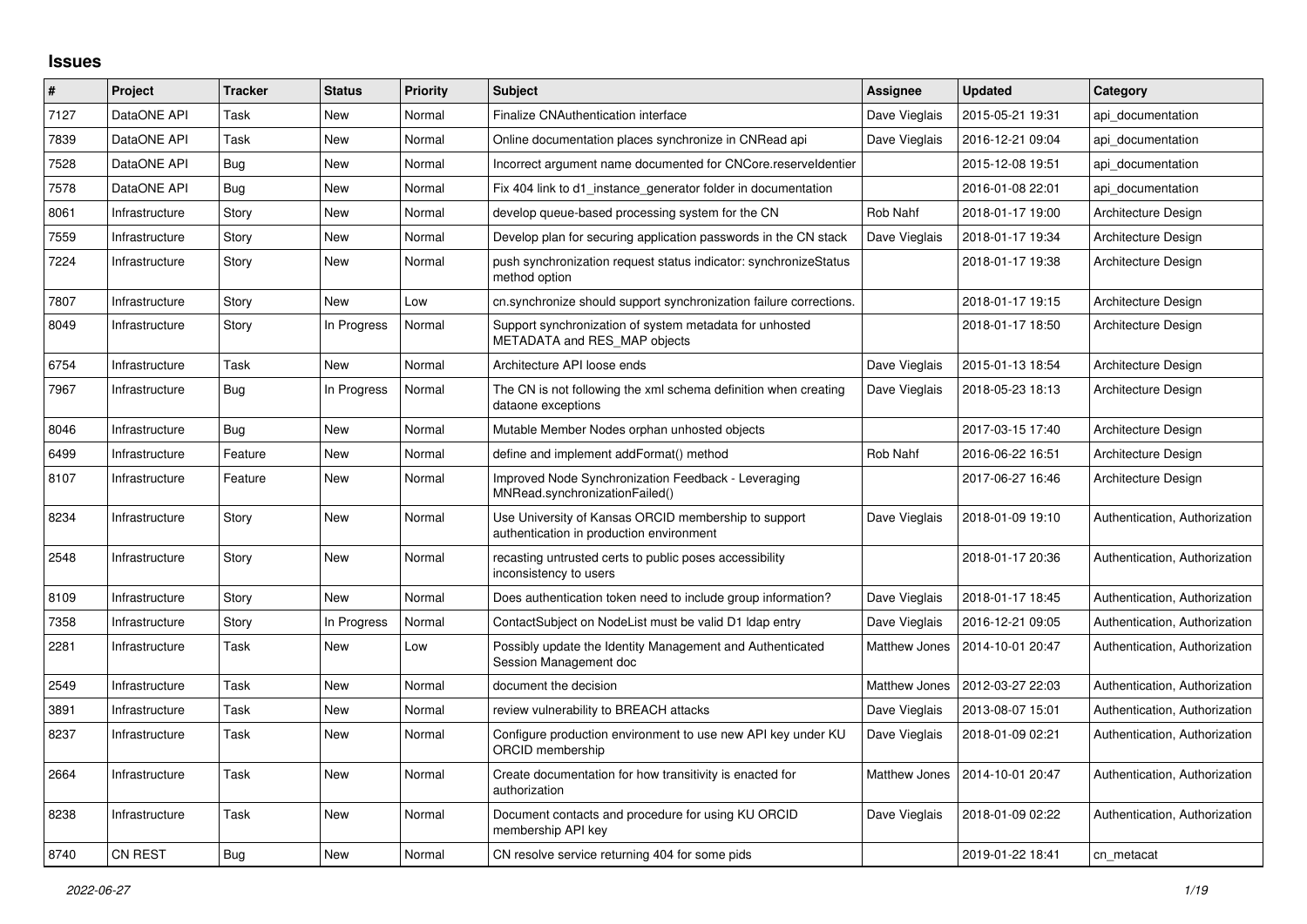| $\#$ | Project        | Tracker    | <b>Status</b> | <b>Priority</b> | Subject                                                                                                                  | <b>Assignee</b>     | <b>Updated</b>   | Category                    |
|------|----------------|------------|---------------|-----------------|--------------------------------------------------------------------------------------------------------------------------|---------------------|------------------|-----------------------------|
| 7918 | <b>CN REST</b> | Bug        | New           | Normal          | SEAD object only partially synchronized - missing<br>autogen.2016092916012224122 document from<br>/var/metacat/documents | Dave Vieglais       | 2016-10-21 18:00 | cn metacat                  |
| 3768 | Infrastructure | Task       | New           | Normal          | Add canonical DataONE description paper to citing DataONE<br>web-page                                                    | Amber Budden        | 2013-05-16 22:20 | <b>Community Engagement</b> |
| 6034 | Infrastructure | Task       | In Progress   | Normal          | d1 client cli CCI 2.0 support                                                                                            | Roger Dahl          | 2014-08-11 16:23 | d1 client cli               |
| 925  | Infrastructure | Task       | New           | Normal          | Test for correct response to invalid input: CCI.ITK.FUSE-client                                                          |                     | 2011-10-31 20:32 | d1 client ONEDrive          |
| 8855 | Infrastructure | Story      | New           | Normal          | Put the system metadata part ahead of the object part when<br>d1 client r constructs the multipart                       | Matthew Jones       | 2019-11-22 18:29 | d1_client_r                 |
| 7713 | Infrastructure | Story      | New           | Normal          | d1DebConfig.xml should be versioned in dataone-cn-os-core                                                                | Rob Nahf            | 2018-01-17 19:24 | d1 cn buildout              |
| 7920 | Infrastructure | Story      | In Progress   | Normal          | migrate apache2 authorization rules from 2.2 conforming to 2.4                                                           | Dave Vieglais       | 2018-01-17 18:59 | d1 cn buildout              |
| 1226 | Infrastructure | Task       | New           | Normal          | Verify that cn buildout is using the hudson generated Metacat war                                                        |                     | 2011-01-13 14:57 | d1 cn buildout              |
| 5137 | Infrastructure | Task       | New           | Normal          | Fix DataONE CA chain file location in cn-buildout                                                                        | Chris Jones         | 2014-04-25 15:06 | d1 cn buildout              |
| 2791 | Infrastructure | Task       | New           | Normal          | verify on dev machines                                                                                                   | Dave Vieglais       | 2012-05-21 17:41 | d1 cn buildout              |
| 2896 | Infrastructure | Task       | New           | Normal          | Modify the admin DN in createObjectformat script per environment                                                         | Chris Jones         | 2012-10-05 14:23 | d1 cn buildout              |
| 4129 | Infrastructure | Bug        | New           | Normal          | Only configure ufw ports for machines in xml configuration file                                                          | <b>Robert Waltz</b> | 2016-08-10 20:47 | d1 cn buildout              |
| 5582 | Infrastructure | Bug        | New           | Normal          | xinetd not supported via debian install                                                                                  | <b>Robert Waltz</b> | 2014-10-02 19:27 | d1 cn buildout              |
| 6060 | Infrastructure | <b>Bug</b> | New           | Normal          | dataone-cn-index install should fail if subtasks fail                                                                    | <b>Robert Waltz</b> | 2016-08-10 20:58 | d1 cn buildout              |
| 3869 | Infrastructure | Bug        | New           | Normal          | wrong key set in portal/WEB-INF/client.xml                                                                               | <b>Robert Waltz</b> | 2016-08-10 20:58 | d1 cn buildout              |
| 4142 | Infrastructure | Bug        | New           | Normal          | dataone-cn-processdaemon prerm needs to be reconfiguration<br>friendly                                                   | <b>Robert Waltz</b> | 2016-08-10 20:58 | d1 cn buildout              |
| 6044 | Infrastructure | Bug        | <b>New</b>    | Normal          | Indexer needs port 5432 open to localhost during postinst                                                                | <b>Robert Waltz</b> | 2015-01-06 18:17 | d1 cn buildout              |
| 6882 | Infrastructure | Bug        | New           | Normal          | after CN upgrade togglePortsAndReplication.sh missing                                                                    | <b>Robert Waltz</b> | 2016-01-05 17:54 | d1 cn buildout              |
| 8376 | Infrastructure | Feature    | New           | Normal          | Make the script file - insertOrUpdateObjectFormatList.sh (in<br>metacat cn buildout) change the user name automatically  | Jing Tao            | 2018-02-21 22:48 | d1 cn buildout              |
| 7650 | Infrastructure | Story      | <b>New</b>    | Normal          | DAO for SystemMetadata changes the<br>SystemMetadata.replicationPolicy                                                   | Rob Nahf            | 2018-01-17 19:31 | d1 cn common                |
| 4650 | Infrastructure | Story      | New           | Normal          | Allow MN to bias resolve to the authoritative MN                                                                         | Rob Nahf            | 2018-01-17 20:00 | d1 cn common                |
| 8733 | <b>CN REST</b> | Bug        | New           | Normal          | Exception handling in ForesiteResourceMap needs improvement                                                              | Jing Tao            | 2018-10-12 20:09 | d1_cn_index_processor       |
| 7746 | <b>CN REST</b> | Bug        | In Progress   | Normal          | Node registration update fails when <contactsubject> spans<br/>multiple lines</contactsubject>                           | Rob Nahf            | 2016-04-26 17:30 | d1 cn noderegistry          |
| 8307 | Infrastructure | Story      | New           | Normal          | Check node subject on node registration and subsequent calls                                                             | Jing Tao            | 2018-02-06 20:06 | d1 cn node registry         |
| 3572 | Infrastructure | <b>Bug</b> | New           | Normal          | LDAP not updated for Node when synchronized set to true                                                                  | <b>Robert Waltz</b> | 2014-10-01 22:56 | d1_cn_node_registry         |
| 7489 | CN REST        | <b>Bug</b> | New           | Normal          | processing daemon common-logging misconfigured                                                                           | <b>Robert Waltz</b> | 2016-01-21 17:18 | d1_cn_process_daemon        |
| 8770 | CN REST        | Story      | New           | Normal          | Issue with CN handling of encoded identifiers in object/ meta/<br>node/, others?                                         | Jing Tao            | 2019-03-05 19:37 | d1_cn_rest                  |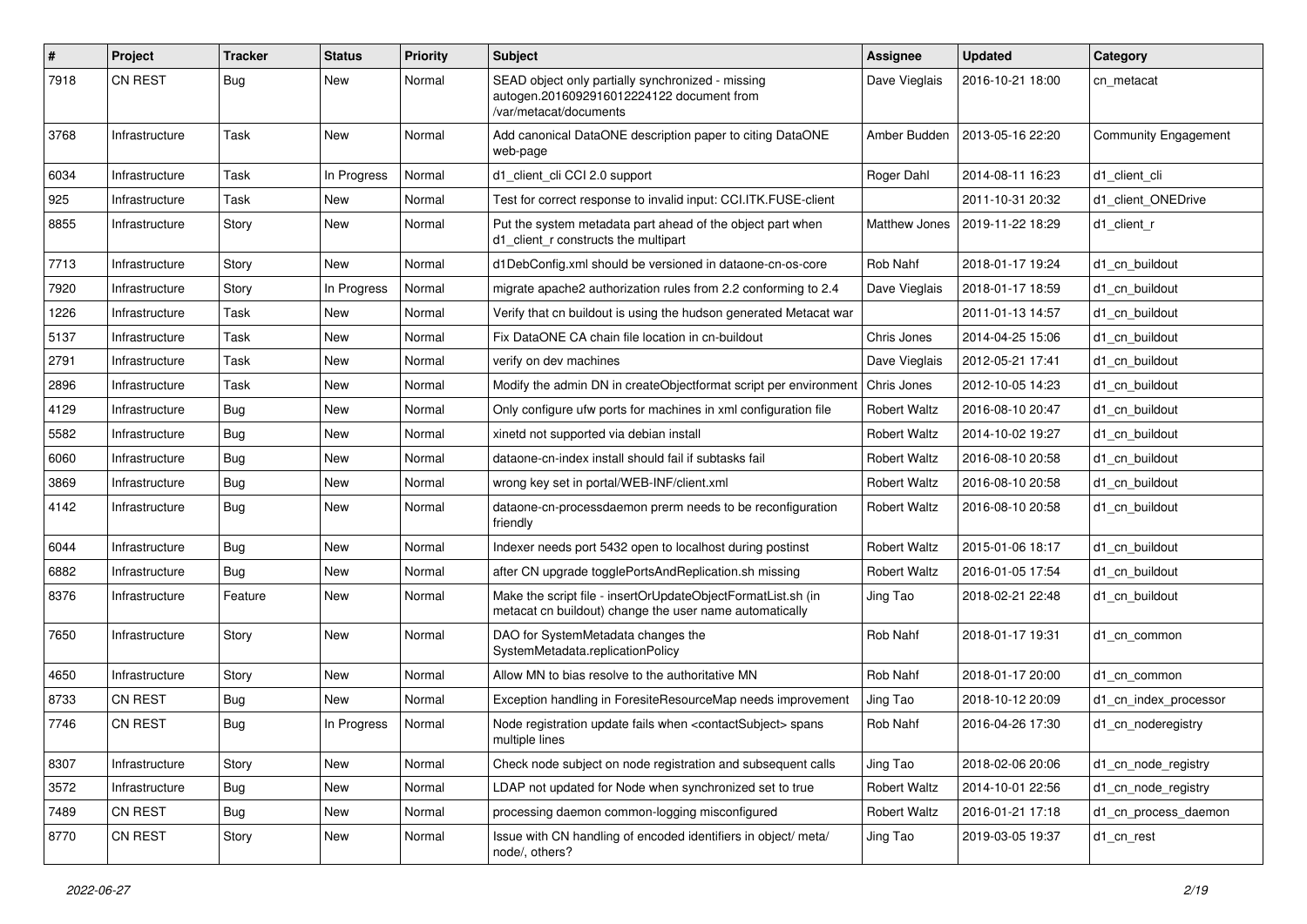| #    | Project        | Tracker     | <b>Status</b> | <b>Priority</b> | Subject                                                                                                                            | Assignee            | <b>Updated</b>                    | Category              |
|------|----------------|-------------|---------------|-----------------|------------------------------------------------------------------------------------------------------------------------------------|---------------------|-----------------------------------|-----------------------|
| 8771 | <b>CN REST</b> | Story       | New           | Normal          | Issue with LDAP when updating `nodeReplicationPolicy`                                                                              | Dave Vieglais       | 2019-03-05 19:43                  | d1_cn_rest            |
| 7903 | <b>CN REST</b> | Task        | New           | Normal          | Need to implement/support the default http methods - HEAD<br>and GET on all DataONE API (both cn and mn)                           | Jing Tao            | 2016-10-10 16:53                  | d1_cn_rest            |
| 8698 | <b>CN REST</b> | <b>Bug</b>  | New           | Normal          | CN Performance degradation                                                                                                         |                     | 2018-09-13 21:05                  | d1 cn rest            |
| 8867 | <b>CN REST</b> | Bug         | <b>New</b>    | High            | CNCore.listChecksumAlgorithms() returns incorrect list                                                                             | Jing Tao            | 2020-08-06 00:06                  | d1 cn rest            |
| 7940 | Infrastructure | Story       | New           | Normal          | Retrieval of system metadata is too slow                                                                                           | <b>Robert Waltz</b> | 2018-01-09 19:10                  | d1 cn service         |
| 6166 | Infrastructure | Task        | New           | Normal          | CNRead.getChecksum() returns Content-Type of text/csv while it<br>should be an xml type                                            | Chris Jones         | 2014-08-29 15:04                  | d1 cn service         |
| 1236 | Infrastructure | Task        | New           | Normal          | Highly variable response times from cn.dataone.org                                                                                 |                     | 2011-01-17 16:34                  | d1 cn service         |
| 8103 | Infrastructure | Task        | New           | Normal          | Upgrade the postgresql jdbc jar file on the cn context                                                                             | Jing Tao            | 2017-06-02 20:56                  | d1 cn service         |
| 6168 | Infrastructure | Task        | New           | Normal          | CNAuthorization.setRightsHolder() returns 500 ServiceFailure                                                                       | Chris Jones         | 2014-08-29 16:01                  | d1 cn service         |
| 7047 | Infrastructure | Task        | New           | Normal          | Set user-agent in http request header for CN requests to member<br>nodes                                                           | <b>Robert Waltz</b> | 2015-04-15 22:41                  | d1 cn service         |
| 6250 | Infrastructure | Task        | New           | Normal          | CN methods return 500 Service Failure when called with bogus<br>test data and without certificates                                 | Chris Jones         | 2014-08-29 18:59                  | d1_cn_service         |
| 4211 | Infrastructure | Bug         | New           | Normal          | Potential race condition between archive and replication                                                                           | Chris Jones         | 2014-09-25 17:19                  | d1 cn service         |
| 4067 | Infrastructure | Bug         | New           | Normal          | Validate Node stream in MultipartHttpServletRequest in register<br>and updateNodeCapabilities.                                     | <b>Robert Waltz</b> | 2016-08-10 21:01                  | d1_cn_service         |
| 7371 | Infrastructure | Bug         | New           | Normal          | A systemMetadata update that changes the formatID from DATA<br>to METADATA or RESOURCE MAP will not upload the object to<br>the CN | <b>Robert Waltz</b> | 2015-09-22 21:47                  | d1 cn service         |
| 4674 | Infrastructure | Bug         | New           | Urgent          | Ask Judith, Mike and Virgina Perez.2.1 to obsolete those pids<br>which contain the white spaces.                                   | Jing Tao            | 2017-05-04 18:01                  | d1 cn service         |
| 8058 | Infrastructure | Feature     | <b>New</b>    | Normal          | Allow "upcoming" nodes to appear in the node list                                                                                  | <b>Robert Waltz</b> | 2017-04-03 18:33                  | d1 cn service         |
| 5145 | Infrastructure | Feature     | New           | Normal          | Consider including cert subject(s) in NotAuthorized exceptions                                                                     | Chris Jones         | 2014-09-25 17:44                  | d1 cn service         |
| 8766 | Infrastructure | Feature     | In Progress   | Normal          | support server-side link checking for the 303 redirect url in the<br>resolve call                                                  | Rob Nahf            | 2019-05-31 15:16                  | d1 cn service         |
| 592  | Requirements   | Requirement | <b>New</b>    | High            | DataONE needs to synchronize metadata between MNs and CNs                                                                          | <b>Robert Waltz</b> | 2010-09-06 02:28                  | d1 cn service         |
| 7698 | Infrastructure | <b>Bug</b>  | New           | Low             | Exclude SLF4J jars in d1 solr extensions.jar                                                                                       |                     | 2016-03-28 16:22                  | d1_cn_solr_extensions |
| 4147 | Infrastructure | Task        | In Progress   | Normal          | Modify d1 spatial reporter.py to produce custom JSON output                                                                        |                     | Chris Brumgard   2014-03-31 17:41 | d1_cn_tools           |
| 7832 | Infrastructure | Story       | In Progress   | Normal          | migrate from JibX to JAXB for XML binding / codegen                                                                                | Rob Nahf            | 2018-01-17 19:06                  | d1 common java        |
| 8227 | Infrastructure | Story       | In Progress   | Normal          | ExceptionHandler regurgitates long html pages into the wrapping<br>ServiceFailure message, which goes into CN log files.           | Rob Nahf            | 2018-01-09 19:10                  | d1_common_java        |
| 7910 | Infrastructure | Task        | New           | Normal          | schema validation behavior                                                                                                         | Rob Nahf            | 2018-01-18 02:41                  | d1_common_java        |
| 6511 | Java Client    | Task        | New           | Normal          | remove the deprecated MultipartRequestHandler class from<br>d1_common_java                                                         | Rob Nahf            | 2015-02-11 20:04                  | d1 common java        |
| 4660 | Java Client    | Task        | New           | Normal          | src/main/java has XML files                                                                                                        | <b>Robert Waltz</b> | 2015-02-11 20:08                  | d1_common_java        |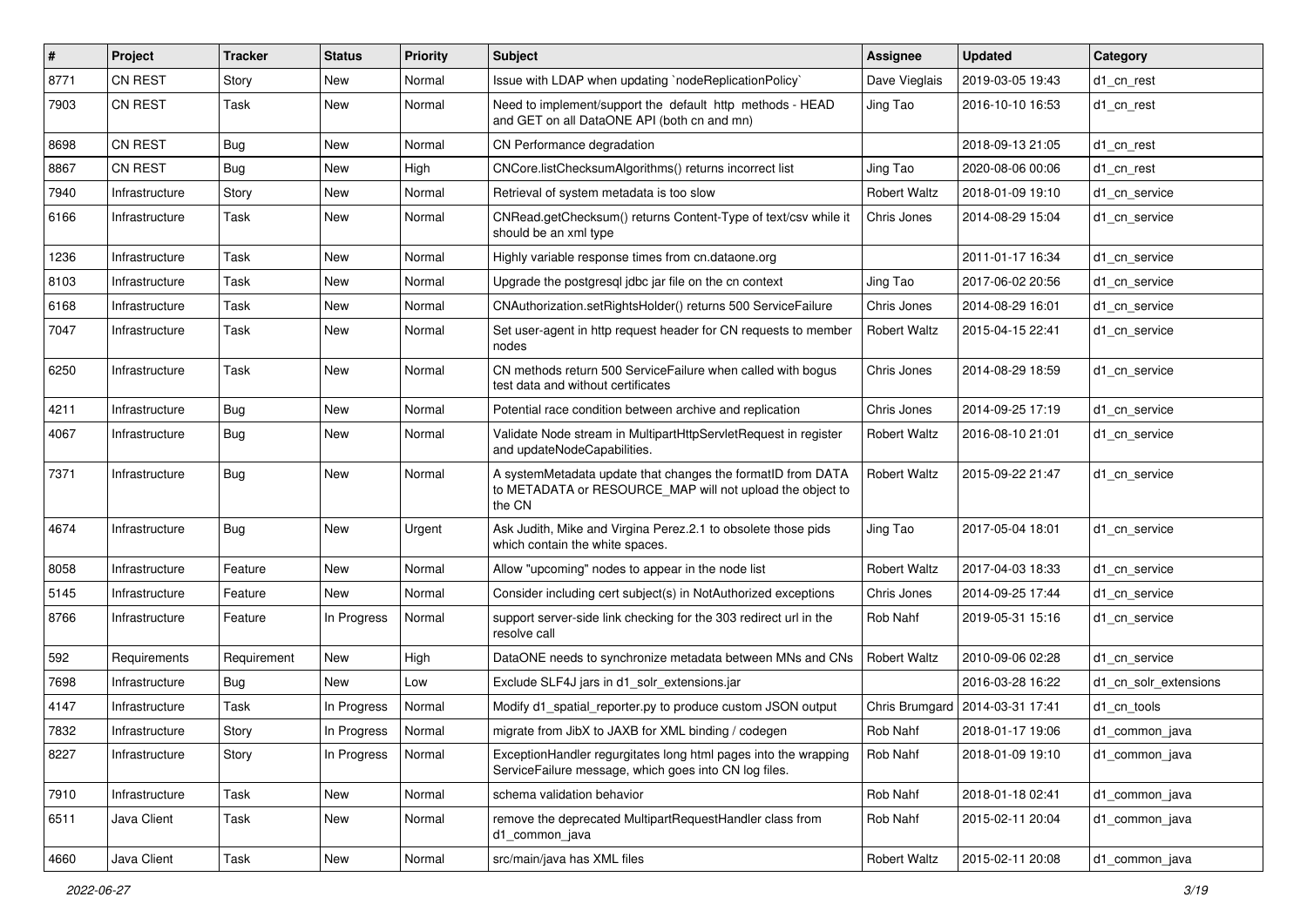| #    | Project                 | <b>Tracker</b> | <b>Status</b> | <b>Priority</b> | Subject                                                                                              | <b>Assignee</b>  | <b>Updated</b>   | Category            |
|------|-------------------------|----------------|---------------|-----------------|------------------------------------------------------------------------------------------------------|------------------|------------------|---------------------|
| 1555 | Java Client             | Task           | New           | Normal          | Modify TestSimpleMultipartEntity for use with MockHttpClient                                         | Rob Nahf         | 2015-02-11 19:49 | d1_common_java      |
| 1554 | Java Client             | Task           | New           | Normal          | Create MockHttpClient for testing in d1_common_java                                                  | Rob Nahf         | 2015-02-11 19:49 | d1 common java      |
| 1647 | Java Client             | Task           | New           | Normal          | Update d1_common_java ObjectFormatServiceImpl to include<br>addFormat()                              |                  | 2016-06-22 16:51 | d1 common java      |
| 7370 | Infrastructure          | Bug            | <b>New</b>    | Normal          | TypeFactory.convertTypeFromType does not use xmlValue<br>comparisons for Enum conversions            | Rob Nahf         | 2015-09-21 16:07 | d1 common java      |
| 822  | Requirements            | Requirement    | New           | High            | (Requirement) Object access and manipulation should be<br>responsive                                 | Dave Vieglais    | 2010-09-06 20:27 | d1 common java      |
| 384  | Requirements            | Requirement    | New           | High            | (Requirement) Enable efficient mechanisms for users to discover<br>content                           | Dave Vieglais    | 2010-09-06 03:58 | d1_common_java      |
| 821  | Requirements            | Requirement    | New           | High            | (Requirement) Sponsor required functionality                                                         | Dave Vieglais    | 2010-09-06 03:28 | d1 common java      |
| 411  | Requirements            | Requirement    | New           | High            | (Requirement) The infrastructure must survive destruction of one<br>or more data storage nodes       | Dave Vieglais    | 2010-09-06 03:10 | d1 common java      |
| 318  | Requirements            | Requirement    | New           | High            | (Requirement) Sponsor required Y1 functionality                                                      | Dave Vieglais    | 2010-09-06 03:24 | d1_common_java      |
| 6026 | Infrastructure          | Task           | In Progress   | Normal          | d1_common CCI 2.0 support                                                                            | Roger Dahl       | 2014-08-01 15:49 | d1_common_python    |
| 2147 | Infrastructure          | Task           | New           | Low             | The Python stack does not support Unicode supplementary<br>characters (above 0xffff)                 | Roger Dahl       | 2012-04-16 03:50 | d1 common python    |
| 7425 | <b>Python Libraries</b> | Task           | New           | Normal          | Replace httplib low level use in RestClient with the requests<br>library                             | Dave Vieglais    | 2016-03-25 02:03 | d1_common_python    |
| 3978 | Infrastructure          | Task           | In Progress   | Normal          | Add a CN reporting script that summarizes spatial data for the<br>dashboard                          | Chris Jones      | 2014-03-31 17:41 | d1_dashboard        |
| 3763 | Infrastructure          | Task           | New           | Low             | Visualize PyPI download statistics for Python components                                             | Roger Dahl       | 2014-10-01 21:32 | d1 dashboard        |
| 4136 | Infrastructure          | Task           | In Progress   | Normal          | Make cosmetic changes to the distribution map                                                        | Chris Jones      | 2014-03-31 17:41 | d1 dashboard        |
| 4125 | Infrastructure          | Task           | New           | Normal          | Mock up an informational section of the Member Node detail view                                      | Chris Jones      | 2014-03-31 17:41 | d1 dashboard        |
| 4120 | Infrastructure          | Task           | New           | Normal          | Display total data downloads in the Summary View header                                              | Skye<br>Roseboom | 2014-03-31 17:41 | d1 dashboard        |
| 3762 | Infrastructure          | Feature        | New           | Low             | DataONE software download statistics                                                                 | Roger Dahl       | 2014-10-01 21:32 | d1_dashboard        |
| 1073 | Infrastructure          | Task           | New           | Normal          | Design client application authentication redirection approach                                        | Matthew Jones    | 2014-10-01 20:47 | d1_identity_manager |
| 8630 | <b>CN REST</b>          | Bug            | New           | Normal          | equivalentIdentity values use uppercase letters when the same<br>person subject values are lowercase |                  | 2018-06-26 14:15 | d1_identity_manager |
| 8537 | Infrastructure          | Story          | New           | Normal          | indexer doesn't populate SID-defined relationships unless new<br>resourceMap is submitted            | Rob Nahf         | 2018-04-09 22:51 | d1_indexer          |
| 8736 | Infrastructure          | Story          | New           | Normal          | Decouple the index generator to the hazelcast system metadata<br>map                                 |                  | 2019-01-22 19:27 | d1 indexer          |
| 8363 | Infrastructure          | Story          | New           | Normal          | indexer shutdown generates index tasks                                                               | Rob Nahf         | 2018-09-24 15:25 | d1 indexer          |
| 8841 | Infrastructure          | Story          | New           | Normal          | Solr Index processor don't parse the attributes on the otherEntity<br>on an EML object               | Jing Tao         | 2019-09-10 22:41 | d1 indexer          |
| 8172 | Infrastructure          | Story          | In Progress   | Normal          | investigate atomic updates for some solr updates                                                     | Rob Nahf         | 2018-01-17 18:39 | d1_indexer          |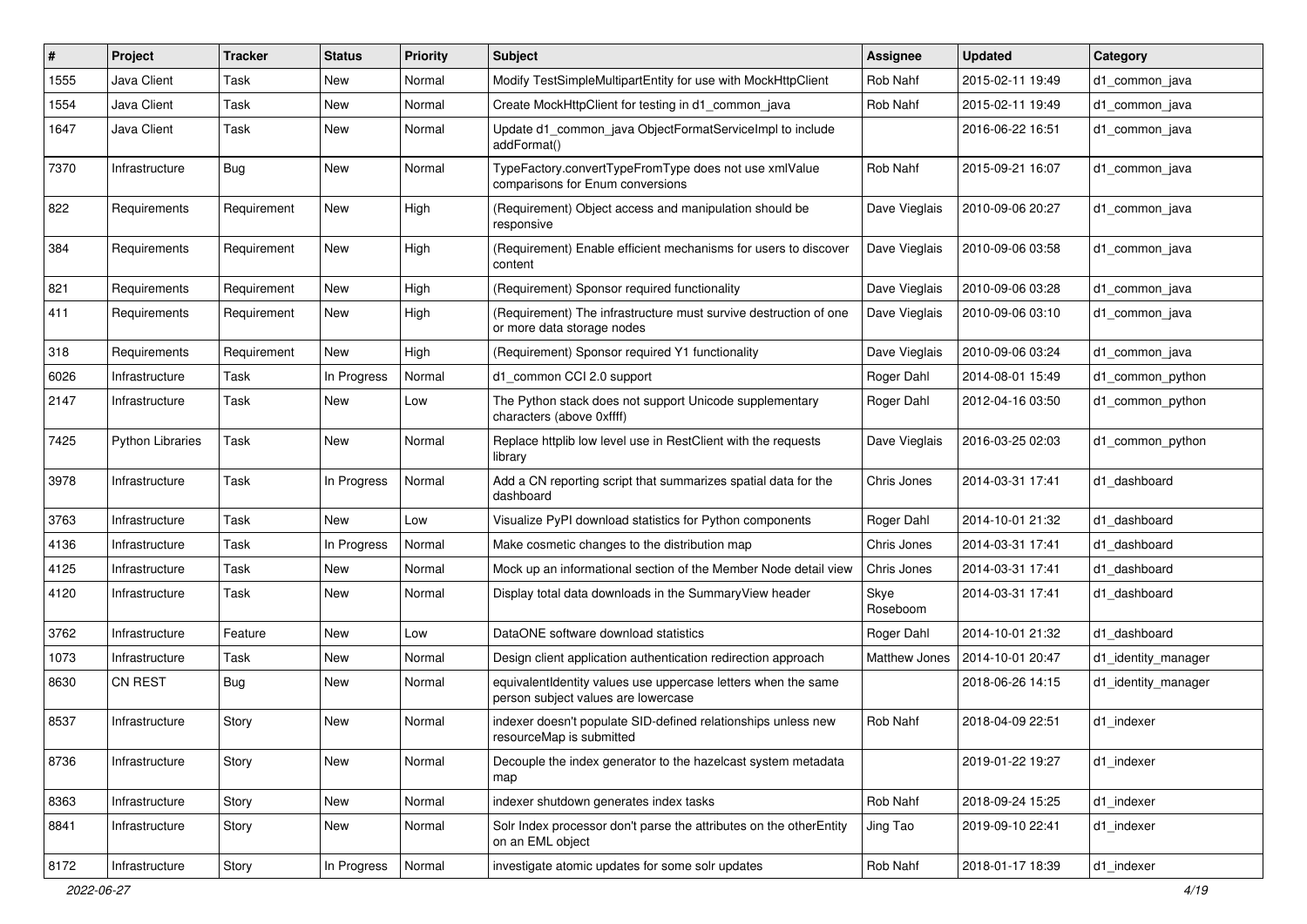| #    | Project        | <b>Tracker</b> | <b>Status</b> | <b>Priority</b> | <b>Subject</b>                                                                                                           | Assignee         | <b>Updated</b>   | Category   |
|------|----------------|----------------|---------------|-----------------|--------------------------------------------------------------------------------------------------------------------------|------------------|------------------|------------|
| 8837 | Infrastructure | Story          | New           | Normal          | Merge the changes from metacat's feature-project-indexing<br>branch to d1 cn index processor                             | Jing Tao         | 2019-08-16 17:18 | d1 indexer |
| 8758 | Infrastructure | Story          | New           | Normal          | Index replicationStatus field                                                                                            | Jing Tao         | 2019-01-14 18:00 | d1 indexer |
| 8082 | Infrastructure | Story          | New           | Normal          | implement SolrCloudClient to replace HttpService to allow<br>concurrent updates of the solr index from differen machines | Rob Nahf         | 2018-01-09 19:10 | d1 indexer |
| 7668 | Infrastructure | Story          | New           | Normal          | Determine how indexing of data packages should work                                                                      | Jing Tao         | 2018-01-17 19:28 | d1 indexer |
| 8504 | Infrastructure | Story          | New           | Normal          | Support creation of data citation record from solr record                                                                | Monica Ihli      | 2018-07-17 23:06 | d1 indexer |
| 8081 | Infrastructure | Story          | In Progress   | Normal          | develop federated broker configuration for indexing                                                                      | Rob Nahf         | 2018-01-17 18:46 | d1 indexer |
| 7407 | Infrastructure | Story          | In Progress   | Normal          | object formats in the d1_common_java bootstrap list are<br>inconsistent with production                                  | Dave Vieglais    | 2016-03-15 16:49 | d1 indexer |
| 8084 | Infrastructure | Story          | New           | Normal          | determine the backup strategy for rabbitMQ                                                                               | Rob Nahf         | 2018-01-17 18:46 | d1_indexer |
| 8779 | Infrastructure | Story          | New           | Normal          | ForesiteResourceMap performance issue                                                                                    | Rob Nahf         | 2019-03-25 18:48 | d1 indexer |
| 8702 | Infrastructure | Story          | New           | Normal          | <b>Indexing Refactor Strategy</b>                                                                                        | Rob Nahf         | 2018-09-24 18:05 | d1 indexer |
| 8540 | Infrastructure | Story          | New           | Normal          | interesting 15 minute Hazelcast timeout in IndexProcessor                                                                | Rob Nahf         | 2018-04-12 04:32 | d1 indexer |
| 4278 | Infrastructure | Story          | New           | Normal          | EML indexing - handle multiple temporalCoverage and<br>spatialCoverage elements                                          | Jing Tao         | 2018-01-17 20:04 | d1 indexer |
| 8738 | Infrastructure | Story          | In Progress   | Normal          | HZEventFilter performance decline with increased task queue                                                              | Rob Nahf         | 2018-10-30 04:10 | d1 indexer |
| 8470 | Infrastructure | Story          | New           | Normal          | Make the spring context of the d1 index processor daemon more<br>configurable                                            | Jing Tao         | 2018-03-22 16:53 | d1 indexer |
| 8173 | Infrastructure | Story          | New           | High            | add checks for retrograde systemMetadata changes                                                                         | Jing Tao         | 2018-01-17 18:38 | d1 indexer |
| 8869 | Infrastructure | Story          | New           | Normal          | Equivalent identities show owning different amount of packages.                                                          | Jing Tao         | 2020-09-24 22:34 | d1 indexer |
| 8703 | Infrastructure | Task           | New           | Normal          | test the cleaned up indexer in DEV                                                                                       | Rob Nahf         | 2018-09-24 18:05 | d1 indexer |
| 8066 | Infrastructure | Task           | New           | Normal          | Verify completeness of unit test MetacatRdfXmlSubprocessorTest                                                           | Dave Vieglais    | 2017-04-11 23:47 | d1 indexer |
| 3313 | Infrastructure | Task           | New           | Normal          | Configure indexer to handle inline eml data                                                                              | Skye<br>Roseboom | 2012-10-08 21:01 | d1 indexer |
| 3624 | Infrastructure | Task           | Testing       | Normal          | Update CN index processing to support ESRI FGDC metadata<br>format                                                       | Skye<br>Roseboom | 2013-03-05 23:27 | d1_indexer |
| 6843 | Infrastructure | Task           | In Progress   | Normal          | Update the prov instance of the RdfXmlSubprocessor to index<br>renamed and inverse provenance properties                 | Chris Jones      | 2017-03-28 16:16 | d1 indexer |
| 8080 | Infrastructure | Task           | In Progress   | Normal          | ioslate queue creation logic from processing logic from the queue<br>definition logic                                    | Rob Nahf         | 2017-05-09 22:55 | d1_indexer |
| 7935 | Infrastructure | Task           | New           | Normal          | Use a dedicated hazelcast queue as the listener to generate index<br>task                                                | Jing Tao         | 2017-02-27 18:07 | d1 indexer |
| 8079 | Infrastructure | Task           | In Progress   | Normal          | prototype durable task processing for d1 index processor                                                                 | Rob Nahf         | 2017-04-26 05:45 | d1 indexer |
| 3156 | Infrastructure | Task           | <b>New</b>    | Low             | Design Review: resource map indexing strategy                                                                            | Skye<br>Roseboom | 2012-08-27 18:51 | d1 indexer |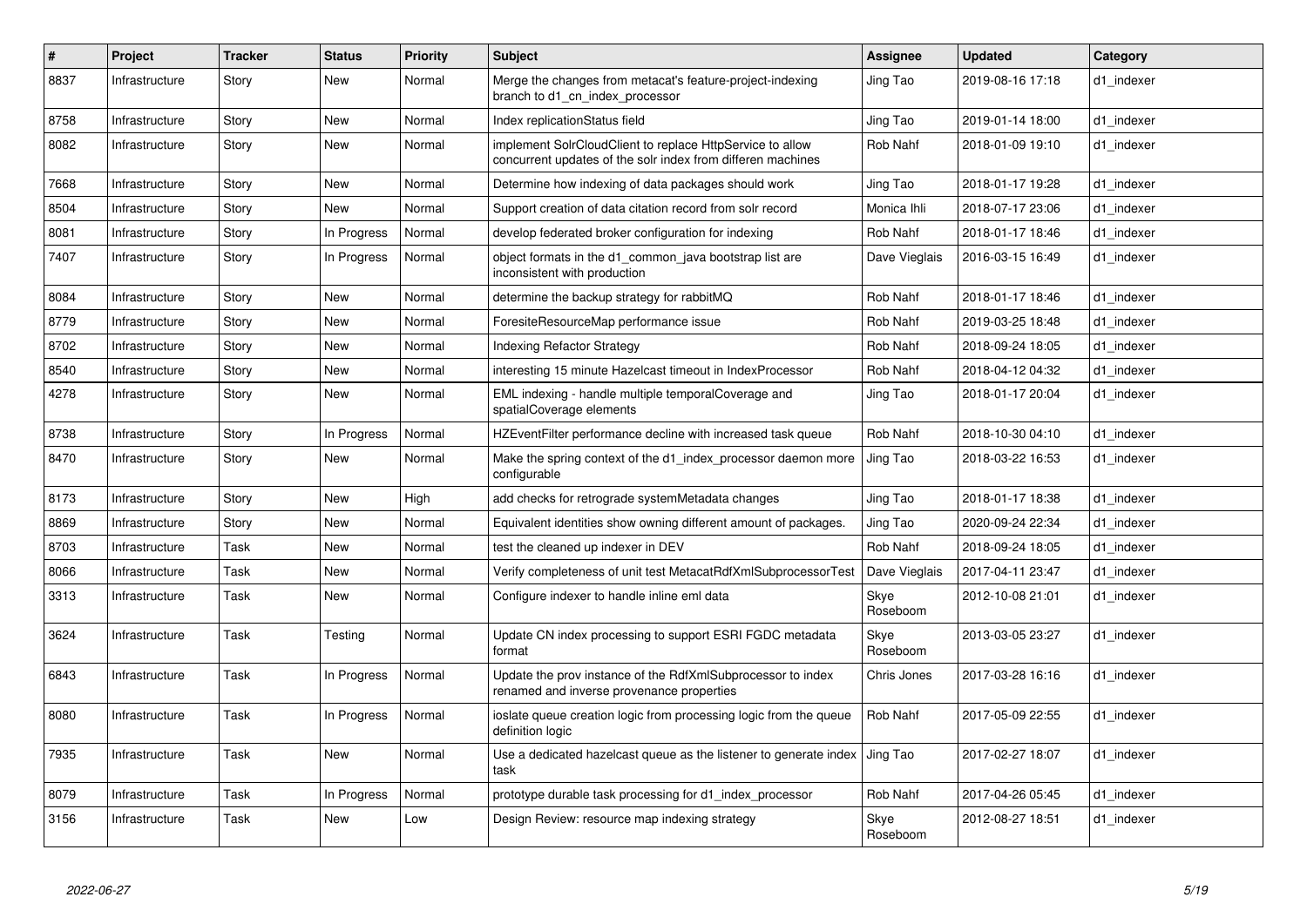| $\#$ | Project        | <b>Tracker</b> | <b>Status</b> | <b>Priority</b> | Subject                                                                                                        | <b>Assignee</b> | <b>Updated</b>                     | Category       |
|------|----------------|----------------|---------------|-----------------|----------------------------------------------------------------------------------------------------------------|-----------------|------------------------------------|----------------|
| 8222 | Infrastructure | Task           | New           | Normal          | reindex all isotc211 content in production to reflect final decisions<br>from origin field mapping             | Dave Vieglais   | 2018-03-22 16:56                   | d1 indexer     |
| 8086 | Infrastructure | Task           | In Progress   | Normal          | upgrade Spring dependencies                                                                                    | Rob Nahf        | 2019-07-25 20:32                   | d1 indexer     |
| 8078 | Infrastructure | Task           | New           | Normal          | standardize task serialization for language independence                                                       | Rob Nahf        | 2017-04-25 22:39                   | d1 indexer     |
| 8571 | Infrastructure | Bug            | In Progress   | Normal          | IndexTool can't index a data object                                                                            | Jing Tao        | 2018-04-23 20:13                   | d1 indexer     |
| 7936 | Infrastructure | Bug            | New           | Normal          | Same pid with different status exists in the index_task table                                                  | Jing Tao        | 2017-02-27 18:07                   | d1 indexer     |
| 8536 | Infrastructure | Bug            | In Progress   | Normal          | resource Map update when metadata SID is used is not indexed                                                   | Rob Nahf        | 2018-04-12 20:55                   | d1 indexer     |
| 8731 | Infrastructure | <b>Bug</b>     | New           | Normal          | Indexing solr client method is building query with too many ORs,<br>causing errors                             | Rob Nahf        | 2018-10-04 22:25                   | d1 indexer     |
| 8541 | Infrastructure | Bug            | New           | Normal          | index shutdown threw exception                                                                                 | Rob Nahf        | 2018-04-12 16:44                   | d1 indexer     |
| 8686 | Infrastructure | Bug            | New           | Normal          | d1-index-task-processor failed with NPE                                                                        | Rob Nahf        | 2018-08-24 01:35                   | d1 indexer     |
| 8500 | Infrastructure | Bug            | New           | High            | Geohash not calculated properly                                                                                | Jing Tao        | 2018-03-14 17:06                   | d1 indexer     |
| 8361 | Infrastructure | Bug            | New           | Normal          | index processor throws unhandled NPE if task systemMetadata is<br>null                                         | Rob Nahf        | 2018-03-22 16:54                   | d1 indexer     |
| 7933 | Infrastructure | Bug            | New           | Normal          | d1-index-task-processor stops processing task queue                                                            | Jing Tao        | 2017-01-11 23:47                   | d1 indexer     |
| 7858 | Infrastructure | Bug            | New           | Normal          | Obsoleting a resource map clears the resourceMap field for the<br>obsoleted package                            |                 | 2017-03-28 16:20                   | d1 indexer     |
| 8696 | Infrastructure | <b>Bug</b>     | New           | Urgent          | double indexing of a resource map and another not processed<br>because of resource contention (lock) on member | Rob Nahf        | 2018-09-12 00:22                   | d1 indexer     |
| 8052 | Infrastructure | <b>Bug</b>     | <b>New</b>    | Normal          | Geohashed value is incorrect                                                                                   |                 | Peter Slaughter   2017-04-07 22:06 | d1_indexer     |
| 8043 | Infrastructure | <b>Bug</b>     | <b>New</b>    | Normal          | The origin field for EML documents isn't properly extracted when<br>references are used                        | Jing Tao        | 2019-02-12 18:45                   | d1 indexer     |
| 3675 | Infrastructure | <b>Bug</b>     | <b>New</b>    | High            | package relationships not available for archived objects                                                       | Rob Nahf        | 2018-09-21 21:01                   | d1 indexer     |
| 8735 | Infrastructure | Bug            | In Progress   | Normal          | NPE in IndexTask causes indexing job to fail                                                                   | Rob Nahf        | 2018-10-18 18:33                   | d1_indexer     |
| 8570 | Infrastructure | Bug            | New           | Normal          | index task not generated for a newly synchronized object                                                       | Jing Tao        | 2018-04-20 20:51                   | d1 indexer     |
| 8182 | Infrastructure | Bug            | New           | Normal          | relationships defined using SIDs in resource maps don't stay<br>current                                        | Rob Nahf        | 2017-09-12 00:13                   | d1 indexer     |
| 7570 | Infrastructure | Bug            | In Progress   | Normal          | Search UI requests cause Out of Memory Error                                                                   | Jing Tao        | 2017-04-26 21:01                   | d1 indexer     |
| 8093 | Infrastructure | <b>Bug</b>     | New           | Normal          | resource map index processing is inefficient (2sec / referenced<br>object)                                     | Rob Nahf        | 2017-05-10 20:00                   | d1 indexer     |
| 8850 | Infrastructure | Bug            | New           | Normal          | v2.3.11 RdfXmlSubprocessor /<br>HttpService.getDocumentBySeriesId can be wrong                                 | Jing Tao        | 2019-11-06 18:32                   | d1_indexer     |
| 8448 | Infrastructure | Bug            | New           | Normal          | d1_cn_index_tool doesn't reindex an pid from a given file                                                      | Jing Tao        | 2018-03-02 22:06                   | d1_indexer     |
| 8780 | Infrastructure | Feature        | New           | Normal          | Develop support for DataCite 4.0 and 4.1 and 4.2                                                               | Dave Vieglais   | 2019-03-30 20:38                   | d1 indexer     |
| 907  | Infrastructure | Task           | In Progress   | Normal          | unify d1_integration for multiple environments and test languages                                              | Rob Nahf        | 2012-10-16 21:34                   | d1_integration |
| 2545 | Infrastructure | Task           | New           | Normal          | create d1_integration tests using for MN.generateIdentifier                                                    | Rob Nahf        | 2014-10-02 17:54                   | d1_integration |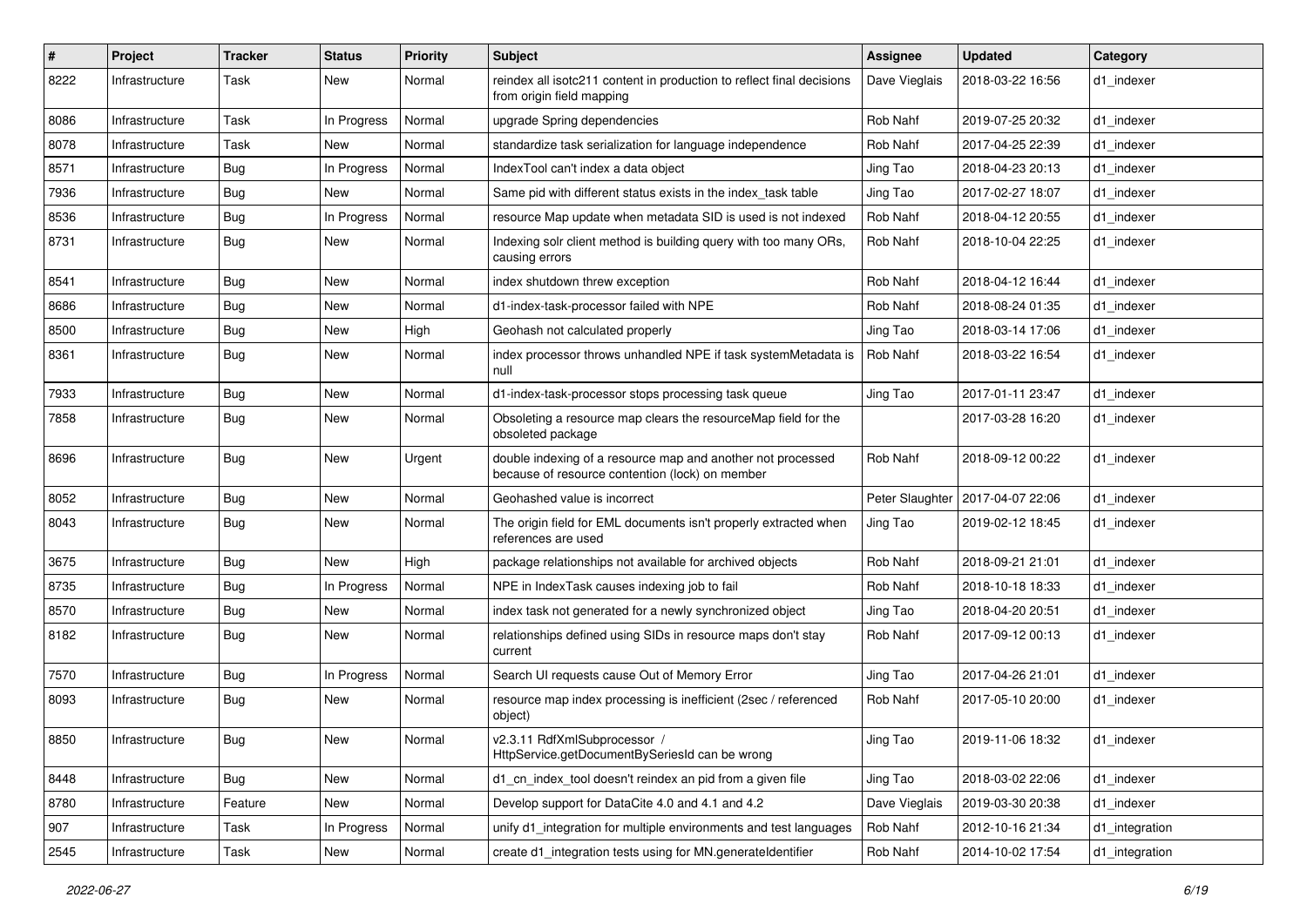| $\#$ | Project        | <b>Tracker</b> | <b>Status</b> | <b>Priority</b> | <b>Subject</b>                                                                                           | <b>Assignee</b> | <b>Updated</b>   | Category            |
|------|----------------|----------------|---------------|-----------------|----------------------------------------------------------------------------------------------------------|-----------------|------------------|---------------------|
| 3907 | Infrastructure | Task           | New           | Normal          | MN Integration Test - verify system metadata returned matches<br>expected                                | Rob Nahf        | 2013-08-09 18:48 | d1_integration      |
| 3757 | Infrastructure | Task           | New           | Normal          | Verify Log reporting in MN Tester                                                                        | Rob Nahf        | 2013-05-10 17:42 | d1 integration      |
| 2956 | Infrastructure | Task           | In Progress   | Normal          | content-checking tests for MNs entering an environment                                                   | Rob Nahf        | 2014-10-01 22:04 | d1_integration      |
| 8228 | Infrastructure | Bug            | <b>New</b>    | Normal          | Excessive replicas requested by integration test                                                         | Rob Nahf        | 2018-03-02 21:52 | d1_integration      |
| 6854 | Infrastructure | Feature        | In Progress   | Normal          | add testAssumptionFailure to run listener                                                                | Rob Nahf        | 2016-01-26 22:30 | d1_integration      |
| 8854 | Infrastructure | Story          | New           | Normal          | Put the system metadata part ahead of the object part when<br>d1_libclient_java constructs the multipart | Jing Tao        | 2019-11-22 18:25 | d1 libclient java   |
| 8044 | Infrastructure | Story          | New           | Normal          | certificate manager should check expiration of CAs it loads into<br>the trust manager.                   | Rob Nahf        | 2018-01-09 19:10 | d1 libclient java   |
| 3666 | Java Client    | Story          | In Progress   | Low             | D1Client.listUpdateHistory() needs to handle changing access<br>policies                                 | Rob Nahf        | 2018-01-17 20:19 | d1 libclient java   |
| 6850 | Java Client    | Story          | New           | Normal          | automate Java Client releases                                                                            | Rob Nahf        | 2018-01-17 19:42 | d1_libclient_java   |
| 8230 | Infrastructure | Task           | New           | Normal          | review bouncy castle version                                                                             | Rob Nahf        | 2018-03-02 21:48 | d1 libclient java   |
| 7822 | Infrastructure | Task           | New           | Normal          | Should we configure clients to use Expect 100-Continue header in   Rob Nahf<br>1.1 requests              |                 | 2016-06-03 19:46 | d1 libclient java   |
| 7538 | Infrastructure | Task           | New           | Normal          | look at nodeFactory in how it builds mock CNodes                                                         | Rob Nahf        | 2015-12-10 17:03 | d1 libclient java   |
| 7537 | Infrastructure | Task           | <b>New</b>    | Normal          | add nodelist refreshes to NodeLocator classes                                                            | Rob Nahf        | 2015-12-10 16:59 | d1 libclient java   |
| 7120 | Java Client    | Task           | Testing       | Normal          | Fix DataPackage.insertRelationship() to handle any URI for<br>external identifiers                       | Chris Jones     | 2015-06-04 21:48 | d1 libclient java   |
| 3057 | Java Client    | Task           | In Progress   | Normal          | retest CLOSE_WAIT issue once the lib client is complete.                                                 | Rob Nahf        | 2015-02-11 19:52 | d1_libclient_java   |
| 1648 | Java Client    | Task           | New           | Normal          | Update d1_libclient_java ObjectFormatCache to include<br>addFormat()                                     |                 | 2016-06-22 16:51 | d1 libclient java   |
| 1559 | Java Client    | Task           | <b>New</b>    | Low             | Refactor d1_libclient_java echo tests                                                                    | Rob Nahf        | 2015-02-11 19:49 | d1 libclient java   |
| 3721 | Java Client    | Task           | In Progress   | Normal          | add resource map validation routine to libclient_java                                                    | Rob Nahf        | 2015-02-11 20:42 | d1 libclient java   |
| 7389 | Java Client    | Task           | Testing       | Normal          | V2 D1Object fails to download V1 content                                                                 | Chris Jones     | 2015-09-28 17:50 | d1 libclient java   |
| 8045 | Infrastructure | Bug            | New           | Normal          | certificateLocation not seeming to be utilized                                                           | Rob Nahf        | 2017-03-14 20:45 | d1 libclient java   |
| 7523 | Infrastructure | <b>Bug</b>     | In Progress   | Normal          | D1Client no longer updates stale NodeList                                                                | Rob Nahf        | 2016-04-19 22:27 | d1 libclient java   |
| 7432 | Java Client    | Bug            | In Progress   | Normal          | Java Client does not support idFilter for v2 release                                                     | Rob Nahf        | 2019-06-14 18:47 | d1 libclient java   |
| 7322 | Java Client    | <b>Bug</b>     | Testing       | Normal          | D1Object stores data in memory, causes out of memory errors                                              | Chris Jones     | 2015-08-28 00:15 | d1 libclient java   |
| 3165 | Java Client    | Bug            | New           | Low             | Libclient caching does not respect accessPolicies                                                        | Rob Nahf        | 2015-02-11 18:37 | d1_libclient_java   |
| 2968 | Java Client    | <b>Bug</b>     | New           | Normal          | cn.getFormat() doesn't use cn associated with the CNode object                                           | Rob Nahf        | 2015-02-11 20:56 | d1_libclient_java   |
| 7312 | Java Client    | Feature        | New           | Normal          | Restart connection manager                                                                               |                 | 2015-08-24 17:24 | d1_libclient_java   |
| 6369 | Java Client    | Feature        | In Progress   | Normal          | ResourceMapFactory.parseResourceMap does not return<br>aggregated resources                              | Rob Nahf        | 2015-02-11 20:56 | d1_libclient_java   |
| 6033 | Infrastructure | Task           | In Progress   | Normal          | d1_libclient_python CCI 2.0 support                                                                      | Roger Dahl      | 2014-08-11 16:22 | d1_libclient_python |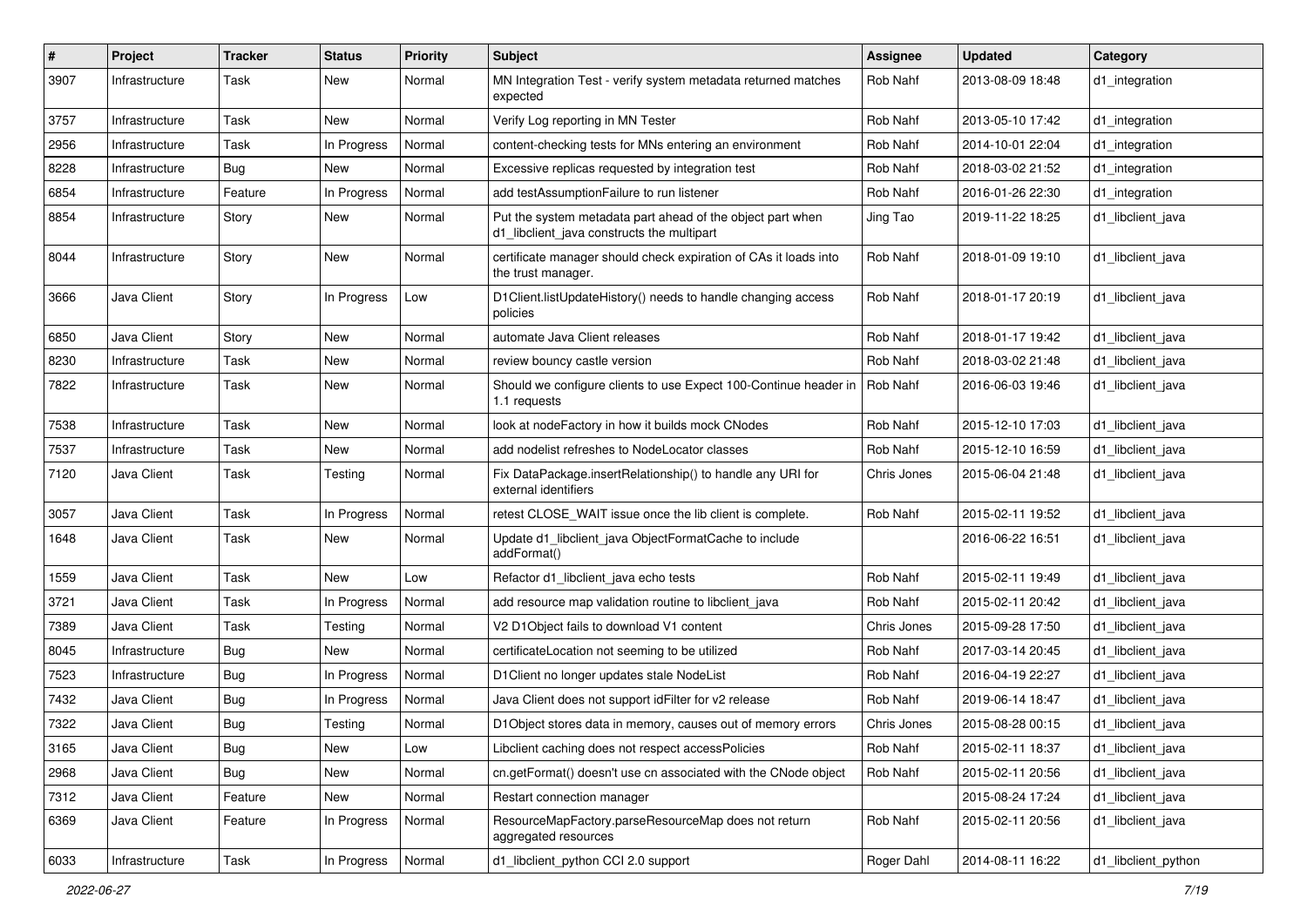| $\pmb{\#}$ | Project                 | <b>Tracker</b> | <b>Status</b> | <b>Priority</b> | Subject                                                                                                                 | Assignee            | <b>Updated</b>   | Category            |
|------------|-------------------------|----------------|---------------|-----------------|-------------------------------------------------------------------------------------------------------------------------|---------------------|------------------|---------------------|
| 7181       | <b>Python Libraries</b> | Task           | In Progress   | Normal          | add d1 libclient python implementation                                                                                  | Dave Vieglais       | 2016-04-21 22:37 | d1 libclient python |
| 7427       | <b>Python Libraries</b> | Task           | New           | Normal          | adjust API signatures in python libraries                                                                               | Dave Vieglais       | 2016-03-25 01:11 | d1 libclient python |
| 7123       | <b>Python Libraries</b> | Task           | New           | Normal          | Send Authorization header carrying authentication token                                                                 | Roger Dahl          | 2016-04-21 22:37 | d1 libclient python |
| 7821       | <b>Python Libraries</b> | Task           | New           | Low             | Verify Expect: 100-Continue header on POST or PUT requests                                                              | Roger Dahl          | 2016-06-03 19:58 | d1 libclient python |
| 7299       | Python Libraries        | Bug            | New           | Normal          | SolrConnection fails if persistent property is not set to True                                                          | Roger Dahl          | 2016-04-20 19:45 | d1 libclient python |
| 7298       | <b>Python Libraries</b> | Bug            | New           | Normal          | escapeQueryTerm should be a module method not a class<br>method                                                         | Dave Vieglais       | 2015-08-18 15:06 | d1 libclient python |
| 6056       | Infrastructure          | Story          | New           | Normal          | remove log aggregation processing from d1-processing Linux<br>service                                                   | Dave Vieglais       | 2018-01-17 19:55 | d1_log_aggregation  |
| 8602       | Infrastructure          | Story          | New           | Normal          | Log aggregation and augmentation process mid 2018 updates                                                               | Dave Vieglais       | 2018-06-07 20:49 | d1_log_aggregation  |
| 8022       | Infrastructure          | Story          | New           | Normal          | d1_log_aggregation has different version of Hazelcast than the<br>rest of CN stack. Hazelcast version very out of date. | Rob Nahf            | 2018-01-09 19:10 | d1_log_aggregation  |
| 6513       | Infrastructure          | Story          | <b>New</b>    | Normal          | Create a Local Cache of all Membernode log records on the<br>single master CN                                           | Dave Vieglais       | 2018-01-17 19:49 | d1_log_aggregation  |
| 8604       | Infrastructure          | Task           | New           | Normal          | Update the static IP lists for robots etc                                                                               | Dave Vieglais       | 2018-06-07 20:56 | d1_log_aggregation  |
| 6514       | Infrastructure          | Task           | New           | Normal          | Reharvest all Records to build initial cache                                                                            | <b>Robert Waltz</b> | 2015-01-13 15:56 | d1_log_aggregation  |
| 7104       | Infrastructure          | Task           | New           | Normal          | Event index reindexing shouldn't require re-harvest from MNs                                                            |                     | 2015-07-09 15:34 | d1 log aggregation  |
| 7682       | Log Reporting           | Task           | New           | Normal          | Sluggish Purging Read Event Cache                                                                                       |                     | 2016-03-17 15:02 | d1_log_aggregation  |
| 7702       | Log Reporting           | Task           | New           | Normal          | abnormal strings in ipAddress field of solr                                                                             | <b>Robert Waltz</b> | 2016-06-22 17:18 | d1_log_aggregation  |
| 7688       | Infrastructure          | Bug            | New           | Normal          | LogAggregation unable to change BaseURLs upon<br>updateNodeCapabilities notification                                    | Dave Vieglais       | 2018-01-02 12:02 | d1_log_aggregation  |
| 7868       | Infrastructure          | Bug            | New           | Normal          | potential gaps between log harvests                                                                                     | Rob Nahf            | 2017-03-23 15:40 | d1_log_aggregation  |
| 8603       | Infrastructure          | Bug            | New           | Normal          | log aggregation incorrectly assigning location information                                                              | Dave Vieglais       | 2018-06-07 20:52 | d1_log_aggregation  |
| 8657       | Log Reporting           | Bug            | New           | Normal          | Log aggregation service not recording logs for the MNs -<br>urn:node:TDAR and urn:node:OTS_NDC                          |                     | 2018-07-16 21:36 | d1_log_aggregation  |
| 1873       | Infrastructure          | Feature        | New           | Normal          | Postproccessing tool for log reporting                                                                                  |                     | 2014-10-02 17:06 | d1_log_aggregation  |
| 8791       | Infrastructure          | Story          | New           | Normal          | Complete deprecation of ONEMercury interface                                                                            | Rob Nahf            | 2019-05-01 14:00 | d1 mercury          |
| 3328       | Infrastructure          | Task           | New           | Normal          | Enable a data preview from the search results page                                                                      | Chris Jones         | 2012-10-23 19:34 | d1_mercury          |
| 8105       | Infrastructure          | Task           | <b>New</b>    | Normal          | Remove dataone-mercury from production CNs                                                                              | Jing Tao            | 2018-03-02 22:17 | d1_mercury          |
| 1227       | Infrastructure          | Task           | New           | Normal          | configure Hudson to build Mercury for deployment to a CN                                                                | Dave Vieglais       | 2011-01-13 15:16 | d1_mercury          |
| 3122       | Infrastructure          | Bug            | In Progress   | Normal          | asterisk in search term                                                                                                 | Skye<br>Roseboom    | 2014-10-02 18:02 | d1_mercury          |
| 3099       | Infrastructure          | Decision       | New           | Normal          | ONE-Mercury display of data set citation                                                                                | Dave Vieglais       | 2012-07-23 21:24 | d1_mercury          |
| 8155       | Infrastructure          | Story          | In Progress   | Normal          | Ensure GMN fully supports the Package API                                                                               | Roger Dahl          | 2018-01-17 18:43 | d1_mn_GMN           |
| 2642       | Infrastructure          | Task           | In Progress   | Normal          | Try installing GMN according to the setup instructions                                                                  | Andrew Pippin       | 2012-07-06 16:25 | d1_mn_GMN           |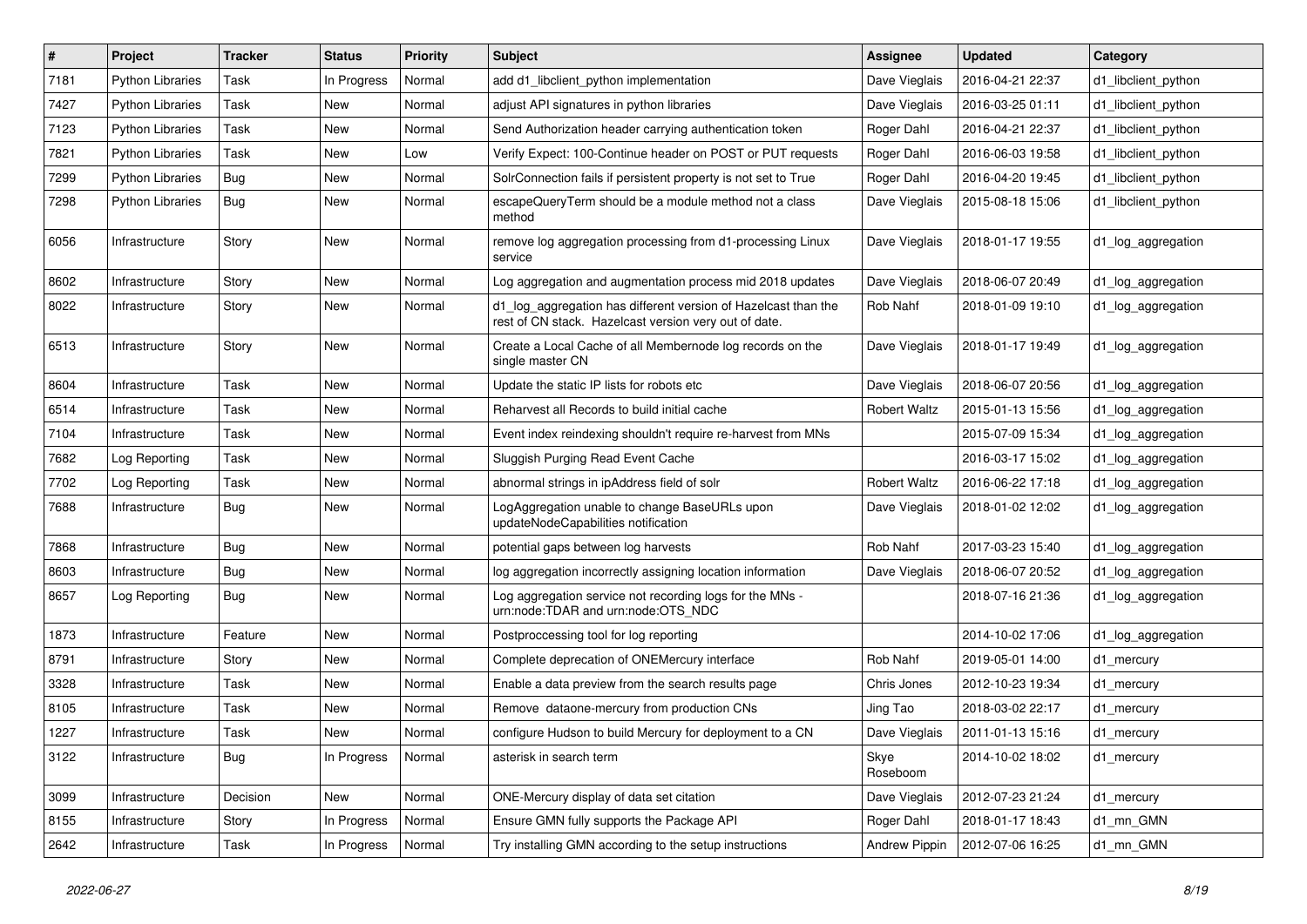| #    | Project        | <b>Tracker</b> | <b>Status</b> | <b>Priority</b> | <b>Subject</b>                                                                                          | <b>Assignee</b>     | <b>Updated</b>   | Category          |
|------|----------------|----------------|---------------|-----------------|---------------------------------------------------------------------------------------------------------|---------------------|------------------|-------------------|
| 4303 | Infrastructure | Bug            | New           | Low             | Fix potential bug where an object could be created and accepted<br>for replication simultaneously.      | Roger Dahl          | 2016-04-21 22:38 | d1 mn GMN         |
| 4300 | Infrastructure | Bug            | New           | Low             | Create more appropriate "create" entry in the LogRecord for<br>replicas                                 | Roger Dahl          | 2016-04-21 22:38 | d1 mn GMN         |
| 2492 | Infrastructure | Task           | <b>New</b>    | Normal          | Add status page for given {pid}                                                                         | Ben Leinfelder      | 2012-03-15 02:02 | d1 monitor        |
| 2169 | Infrastructure | Task           | In Progress   | Normal          | Design content and layout for status page                                                               | Dave Vieglais       | 2012-03-14 20:40 | d1 monitor        |
| 2035 | Infrastructure | Task           | New           | Normal          | Design nagios system for monitoring CN locations                                                        | Nick Outin          | 2014-09-24 18:29 | d1_monitor        |
| 8102 | Infrastructure | Task           | New           | Normal          | Upgrade postgresql jdbc jar file on Portal                                                              | Jing Tao            | 2017-06-02 20:53 | d1_portal         |
| 8860 | <b>CN REST</b> | <b>Bug</b>     | New           | Normal          | /token endpoint doesn't set a content-type and character encoding                                       |                     | 2020-02-29 01:00 | d1 portal         |
| 8724 | Infrastructure | Bug            | New           | Normal          | index out of bounds error in PortalCertificateManager                                                   | Rob Nahf            | 2018-10-02 19:11 | d1 portal         |
| 8364 | <b>CN REST</b> | Story          | In Progress   | Normal          | Ensure portal uses correct X509 certificates                                                            |                     | 2019-05-21 12:57 | d1 portal servlet |
| 8469 | <b>CN REST</b> | Task           | In Progress   | Normal          | evaluate if ORCID API will continue to work after 1.2 is<br>deprecated                                  | Jing Tao            | 2018-03-22 16:54 | d1 portal servlet |
| 8026 | Infrastructure | Task           | Testing       | High            | Portal reaches the maximum capacity in a pool                                                           | Jing Tao            | 2017-03-14 00:36 | d1_portal_servlet |
| 7884 | Infrastructure | Task           | New           | Normal          | CN portal log is misconfigured                                                                          | Rob Nahf            | 2016-09-09 20:18 | d1_portal_servlet |
| 8069 | Infrastructure | Bug            | New           | Normal          | Name from ORCID incorrectly parsed                                                                      | Ben Leinfelder      | 2017-04-12 20:28 | d1_portal_servlet |
| 8123 | Infrastructure | Bug            | Testing       | Normal          | portal hazelcast client should load config directly from xml                                            | Rob Nahf            | 2017-12-26 18:20 | d1_portal_servlet |
| 8739 | Infrastructure | Task           | In Progress   | Normal          | Attempting to set ulimit results in error on UCSB systems                                               | Jing Tao            | 2018-11-08 15:10 | d1_process_daemon |
| 5321 | Infrastructure | <b>Bug</b>     | New           | Normal          | Multiple Hazelcast Client connections to same storage instance                                          | <b>Robert Waltz</b> | 2016-08-10 20:58 | d1 process daemon |
| 8161 | Infrastructure | Bug            | New           | Normal          | d1-processing Out of Memory Error                                                                       | Dave Vieglais       | 2018-02-20 16:19 | d1_process_daemon |
| 8856 | Infrastructure | Story          | New           | Normal          | Put the system metadata part ahead of the object part when<br>d1_client_python constructs the multipart |                     | 2019-11-22 18:31 | d1_python         |
| 8162 | Infrastructure | Story          | New           | Normal          | Replication tasks can contain stale potential target nodes                                              | Rob Nahf            | 2018-03-02 21:47 | d1 replication    |
| 4463 | Infrastructure | Story          | In Progress   | Normal          | Incorporate Node Replication Policy into replication processing                                         | Rob Nahf            | 2018-01-17 20:03 | d1_replication    |
| 6377 | Infrastructure | Story          | In Progress   | Normal          | Review CNode initialization in ReplicationManager - it doesn't use<br>local CN reference                | Rob Nahf            | 2018-01-17 19:52 | d1 replication    |
| 8639 | Infrastructure | Story          | New           | Normal          | Replication performance is too slow to service demand                                                   | Chris Jones         | 2018-07-04 11:18 | d1_replication    |
| 6372 | Infrastructure | Task           | In Progress   | Normal          | rehabilitate ReplicationManager "unit" tests                                                            | Rob Nahf            | 2016-06-22 16:53 | d1_replication    |
| 6378 | Infrastructure | Task           | Testing       | Normal          | code up the new strategy                                                                                | Rob Nahf            | 2016-06-22 16:53 | d1_replication    |
| 6375 | Infrastructure | Task           | In Progress   | Normal          | Refactor out dependency on a working CN                                                                 | Rob Nahf            | 2016-06-22 16:53 | d1_replication    |
| 6376 | Infrastructure | Task           | New           | Normal          | test the new strategy against working ReplicationManager test                                           | Rob Nahf            | 2016-06-22 16:53 | d1 replication    |
| 2585 | Infrastructure | Task           | In Progress   | Normal          | Update Use Case 09                                                                                      | Skye<br>Roseboom    | 2014-09-11 15:47 | d1_replication    |
| 8642 | Infrastructure | <b>Bug</b>     | New           | Normal          | Replication tasks apparently not deleted from backing store in a<br>timely fashion                      | Dave Vieglais       | 2018-07-05 12:11 | d1_replication    |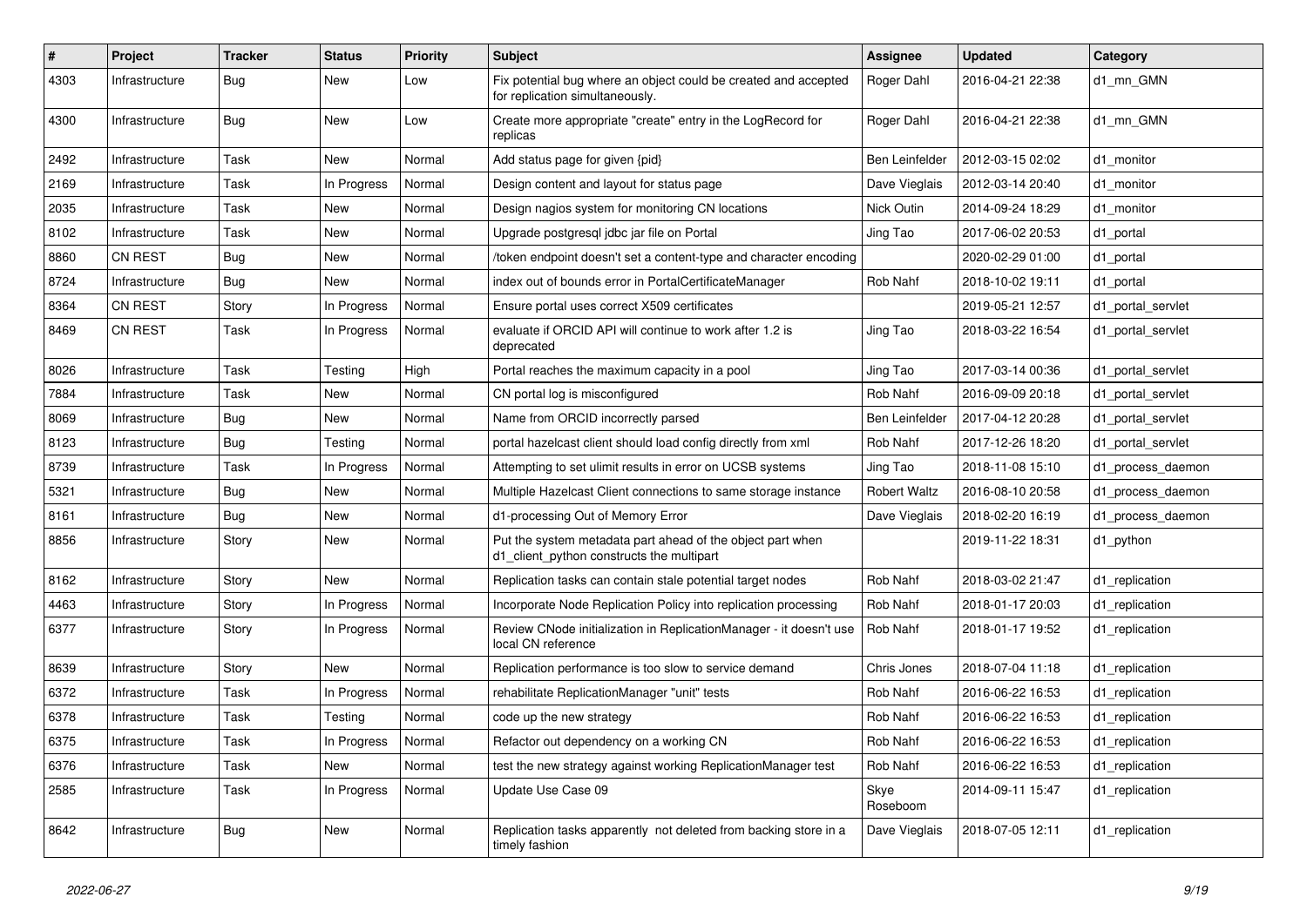| $\#$ | Project        | <b>Tracker</b> | <b>Status</b> | <b>Priority</b> | <b>Subject</b>                                                                                                                  | Assignee            | <b>Updated</b>   | Category               |
|------|----------------|----------------|---------------|-----------------|---------------------------------------------------------------------------------------------------------------------------------|---------------------|------------------|------------------------|
| 8641 | Infrastructure | <b>Bug</b>     | New           | Normal          | Any change to SystemMetadata causes a new replication task to<br>be generated without consideration of the object replicability | Chris Jones         | 2018-07-04 12:28 | d1 replication         |
| 8640 | Infrastructure | <b>Bug</b>     | New           | Normal          | Replication includes "down" nodes as replication targets                                                                        | Chris Jones         | 2018-07-04 11:29 | d1 replication         |
| 8196 | Infrastructure | Bug            | New           | Normal          | Duplicated replicas in the system metadata                                                                                      | Jing Tao            | 2017-10-18 17:19 | d1 replication         |
| 7178 | Infrastructure | Bug            | New           | Normal          | duplicate replica information on mn-demo-5                                                                                      | <b>Robert Waltz</b> | 2015-07-01 20:14 | d1 replication         |
| 4038 | Infrastructure | Feature        | <b>New</b>    | Normal          | change default replication implementation                                                                                       | Matthew Jones       | 2014-10-01 21:26 | d1 replication         |
| 8757 | <b>CN REST</b> | Story          | New           | Normal          | Fix getChecksum() in MNAuditTask to use dynamic checksum<br>algorithms                                                          | Chris Jones         | 2019-01-14 19:48 | d1 replication auditor |
| 8756 | <b>CN REST</b> | Story          | New           | Normal          | Ensure replica auditor is effective                                                                                             | Chris Jones         | 2019-01-15 21:00 | d1 replication auditor |
| 8582 | <b>CN REST</b> | Story          | New           | Normal          | Replica Auditing service is throwing errors                                                                                     | Jing Tao            | 2019-01-14 16:40 | d1 replication auditor |
| 8777 | <b>CN REST</b> | Task           | New           | Normal          | Configure CN to audit objects greater than 1GB                                                                                  | Chris Jones         | 2019-03-13 20:50 | d1 replication auditor |
| 8776 | <b>CN REST</b> | Task           | New           | Normal          | Set valid replica status to completed                                                                                           | Chris Jones         | 2019-03-12 15:57 | d1 replication auditor |
| 8778 | <b>CN REST</b> | Task           | New           | Normal          | Ensure SystemMetadata replica auditing updates are saved and<br>broadcast                                                       | Chris Jones         | 2019-03-12 16:54 | d1 replication auditor |
| 8108 | Infrastructure | Support        | <b>New</b>    | Normal          | Must determine the state of replication auditing for when replicas<br>on non-functioning MNs are still reported as complete     | Dave Vieglais       | 2017-06-06 17:56 | d1_replication_auditor |
| 4188 | Infrastructure | Story          | In Progress   | Normal          | dataone Exception definition and implementation requires<br>clarification                                                       | Dave Vieglais       | 2018-01-17 20:05 | d1 schemas             |
| 4189 | Infrastructure | Task           | In Progress   | Normal          | Update dataoneErrors.xsd to match the documentation                                                                             | Dave Vieglais       | 2017-01-14 00:24 | d1 schemas             |
| 2827 | Infrastructure | Task           | In Progress   | Normal          | nesting groups requires schema change*                                                                                          | Dave Vieglais       | 2015-06-25 22:00 | d1 schemas             |
| 8864 | <b>CN REST</b> | Story          | New           | Normal          | Sychronization does not register authoritative replica entry<br>correctly                                                       | Jing Tao            | 2020-06-19 21:59 | d1 synchronization     |
| 8525 | Infrastructure | Story          | In Progress   | High            | timeout exceptions thrown from Hazelcast disable synchronization                                                                | Rob Nahf            | 2018-11-16 17:32 | d1 synchronization     |
| 2488 | Infrastructure | Story          | New           | Normal          | Changing the authoritativeMembernode will require all replica's<br>systemMetadata be updated                                    | Dave Vieglais       | 2018-01-17 20:39 | d1 synchronization     |
| 8851 | Infrastructure | Story          | New           | Normal          | CN sends error doc with "pid" to v2 endpoint                                                                                    | Jing Tao            | 2019-11-06 22:31 | d1_synchronization     |
| 7889 | Infrastructure | Story          | New           | Normal          | Synchronization not happening when authoritativeMN is not set<br>correctly.                                                     | Rob Nahf            | 2018-01-17 19:01 | d1 synchronization     |
| 7716 | Infrastructure | Story          | In Progress   | Normal          | How to facilitate resubmission of sync Failures?                                                                                | Dave Vieglais       | 2018-01-17 19:22 | d1 synchronization     |
| 8036 | Infrastructure | Story          | New           | Normal          | synchronization should respond to various MN down conditions to<br>avoid syncFailures                                           | Rob Nahf            | 2018-01-17 18:55 | d1 synchronization     |
| 8737 | Infrastructure | Story          | New           | Normal          | Submitters and rights-holders with group permissions can't be<br>granted authorization when the sync process validates sid      | Jing Tao            | 2018-11-28 17:12 | d1 synchronization     |
| 8097 | Infrastructure | Story          | <b>New</b>    | Normal          | Metacat (storage) and d1-synchronize both have the code to<br>compute the checksum                                              | Jing Tao            | 2018-01-09 19:10 | d1 synchronization     |
| 8038 | Infrastructure | Story          | In Progress   | Normal          | connect logging output to a log analysis tool                                                                                   | Dave Vieglais       | 2018-01-17 18:52 | d1 synchronization     |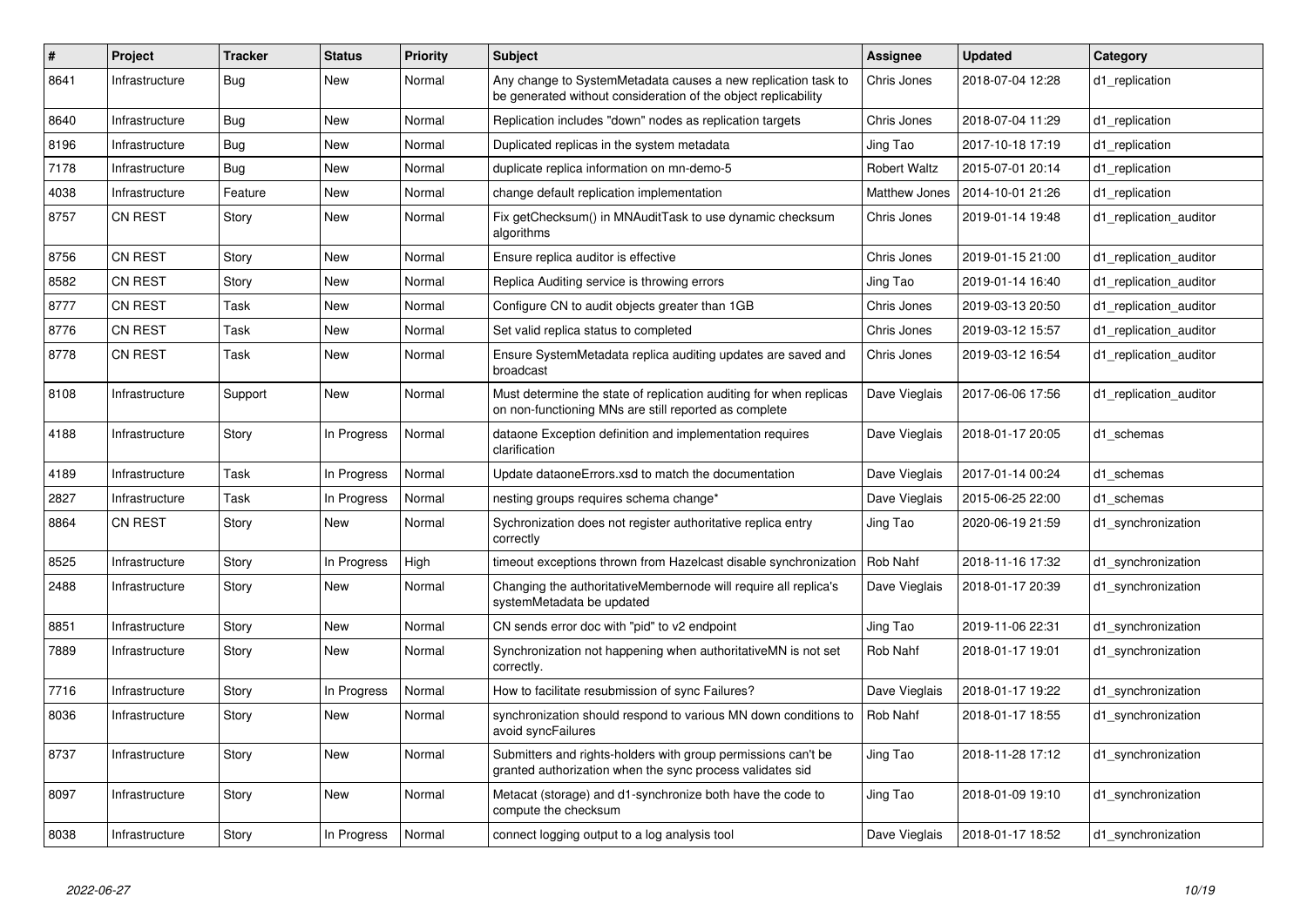| #    | Project        | <b>Tracker</b> | <b>Status</b> | <b>Priority</b> | Subject                                                                                              | Assignee            | <b>Updated</b>   | Category                |
|------|----------------|----------------|---------------|-----------------|------------------------------------------------------------------------------------------------------|---------------------|------------------|-------------------------|
| 7911 | <b>CN REST</b> | Task           | New           | Normal          | Synchronization allows invalid checksums, preventing corrected<br>sync                               |                     | 2016-10-17 15:58 | d1 synchronization      |
| 8514 | Infrastructure | Task           | New           | Normal          | deploy new Metacat / synchronization slows down because of<br>increased cn.create times              | Rob Nahf            | 2018-03-22 17:07 | d1_synchronization      |
| 7958 | Infrastructure | Task           | In Progress   | Normal          | CN sometimes sends invalid submitSynchronizationFailed<br>document to MN                             | Rob Nahf            | 2017-01-04 17:23 | d1_synchronization      |
| 4098 | Infrastructure | Task           | New           | Normal          | Synchronization should allow valid replicas held by MNs to set<br>obsoletedBy and archive flags      | Dave Vieglais       | 2014-07-31 22:23 | d1_synchronization      |
| 7161 | <b>CN REST</b> | Bug            | New           | Normal          | TERN object fails to be indexed by Solr, but successfully<br>synchronized                            |                     | 2015-06-05 18:04 | d1_synchronization      |
| 7687 | <b>CN REST</b> | Bug            | New           | Normal          | Synchronization unable to change BaseURLs upon<br>updateNodeCapabilities notification                | Rob Nahf            | 2016-07-22 19:22 | d1_synchronization      |
| 6070 | Infrastructure | <b>Bug</b>     | New           | Normal          | CNs missing GOA objects                                                                              | <b>Robert Waltz</b> | 2016-08-10 20:56 | d1 synchronization      |
| 6011 | Infrastructure | Bug            | New           | Normal          | Synchronization fails from max_syncobjectqueue_size                                                  | <b>Robert Waltz</b> | 2016-01-05 17:52 | d1 synchronization      |
| 8106 | Infrastructure | Bug            | Testing       | Normal          | Difficulty Distinguishing Between Different Kinds of Failed Sync<br>"Not Found" Error Messages       | Rob Nahf            | 2018-02-20 16:57 | d1_synchronization      |
| 7954 | Infrastructure | Bug            | New           | Normal          | SyncFailedTask:submitSynchronizationFailed does not provide<br>cert when connecting to MN            | Roger Dahl          | 2017-04-19 18:55 | d1_synchronization      |
| 8783 | Infrastructure | Bug            | New           | Normal          | synchronization re-created 26k map entries in<br>SyncQueueFacade.nodeIdRoundRobin                    | Rob Nahf            | 2019-04-02 20:10 | d1_synchronization      |
| 8573 | Infrastructure | Bug            | In Progress   | Normal          | changing accessPolicies and rightHolders down the line of series<br>can cause improper sync failures | Rob Nahf            | 2018-05-03 21:52 | d1 synchronization      |
| 8827 | Infrastructure | Bug            | New           | Normal          | synchronization doesn't update dateSystemMetadataModified if<br>that's the only field that changed   | Rob Nahf            | 2019-07-11 21:26 | d1_synchronization      |
| 8053 | Infrastructure | Feature        | New           | Normal          | add funding award number to index                                                                    | Peter Slaughter     | 2019-03-04 19:36 | dataone-cn-index        |
| 8167 | Infrastructure | Story          | New           | Normal          | Enable postgres replication between Coordinating Nodes                                               | Monica Ihli         | 2018-01-09 19:10 | dataone-cn-os-core      |
| 8804 | Infrastructure | Task           | <b>New</b>    | Normal          | Add Idap backup config to cn os-core                                                                 | Dave Vieglais       | 2019-05-21 12:32 | dataone-cn-os-core      |
| 8091 | Infrastructure | Task           | In Progress   | Normal          | Mysterious sync failure of an eml object from the GOA node                                           | Jing Tao            | 2017-05-09 21:33 | dataone-cn-os-core      |
| 8115 | Infrastructure | Bug            | New           | Normal          | LDAP logging is set to DEBUG on production CNs                                                       | Rob Nahf            | 2017-12-26 18:29 | dataone-cn-os-core      |
| 7699 | Infrastructure | Bug            | New           | Normal          | alter scripts that backup postgresgl db                                                              |                     | 2017-05-09 17:33 | dataone-cn-os-core      |
| 8051 | Infrastructure | <b>Bug</b>     | In Progress   | Normal          | CORS-based CN calls fail using Internet Explorer on Windows                                          | Chris Jones         | 2017-03-28 16:35 | dataone-cn-os-core      |
| 8857 | Infrastructure | Story          | New           | Normal          | D1Client.getCN() always get the production cn on the CN Tomcat<br>context                            | Jing Tao            | 2019-12-13 00:34 | dataone-cn-rest-service |
| 8076 | Infrastructure | Bug            | New           | High            | sysmeta can not be retrieved for some objects                                                        | Dave Vieglais       | 2017-04-22 01:54 | dataone-cn-rest-service |
| 6069 | Infrastructure | Story          | New           | Normal          | open ask.dataone.org sign-in to community                                                            | Dave Vieglais       | 2014-10-01 20:39 | Documentation           |
| 725  | Infrastructure | Story          | In Progress   | Normal          | Create Authentication and Access control design specifications                                       | Dave Vieglais       | 2018-01-17 20:52 | Documentation           |
| 3720 | Infrastructure | Story          | New           | Normal          | resource maps should be validated                                                                    | Dave Vieglais       | 2018-01-17 20:17 | Documentation           |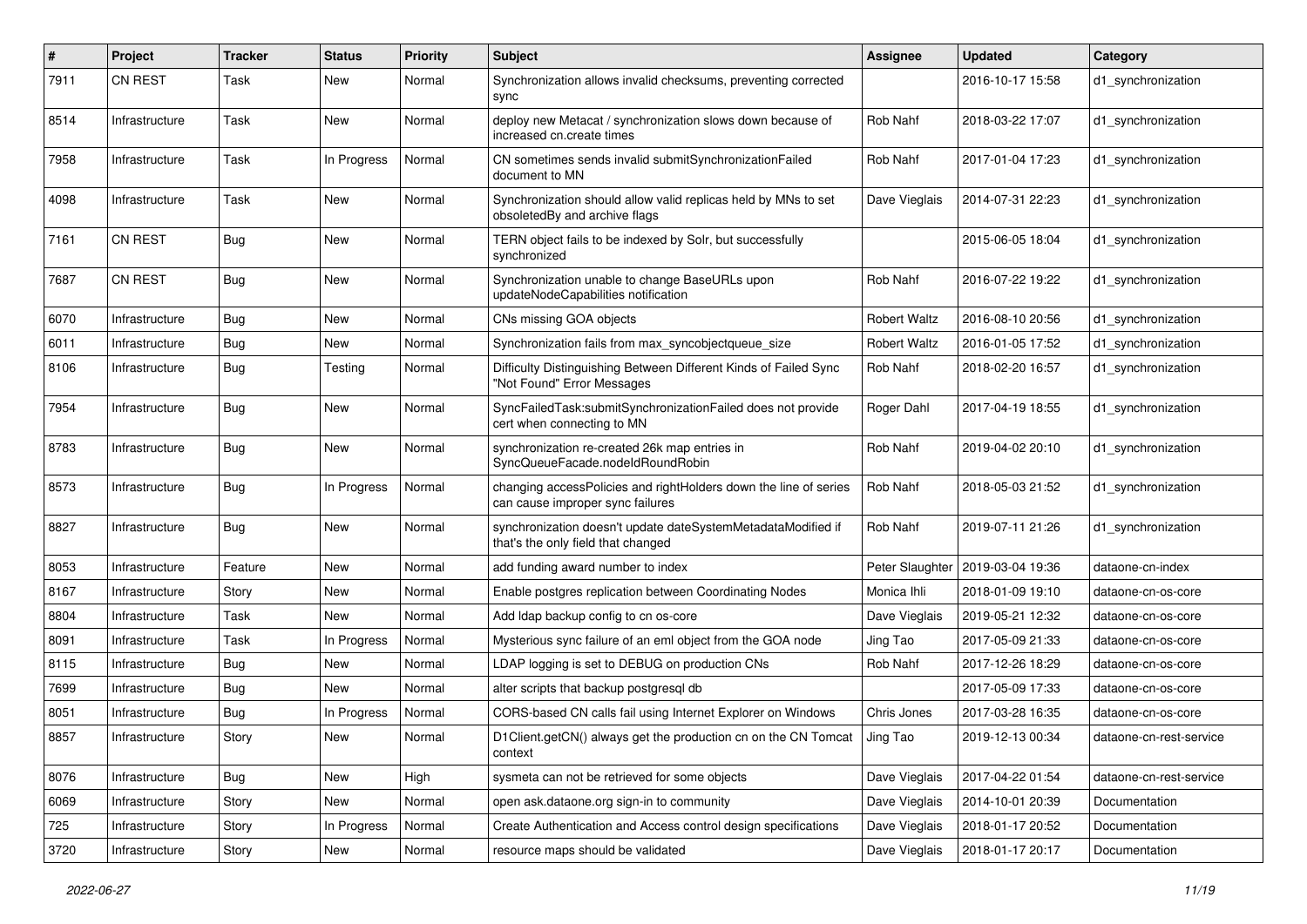| #    | Project        | <b>Tracker</b> | <b>Status</b> | <b>Priority</b> | Subject                                                                                         | Assignee            | <b>Updated</b>                 | Category      |
|------|----------------|----------------|---------------|-----------------|-------------------------------------------------------------------------------------------------|---------------------|--------------------------------|---------------|
| 6071 | Infrastructure | Story          | In Progress   | Normal          | Release Notes and documentation                                                                 | Dave Vieglais       | 2018-01-17 19:53               | Documentation |
| 5141 | Infrastructure | Story          | In Progress   | Normal          | Describe the mn.updateSystemMetadata behavior in use case<br>document                           | Dave Vieglais       | 2018-01-17 19:58               | Documentation |
| 3468 | Infrastructure | Task           | New           | Normal          | Explore how CN.listObject can effectively use auto-incremented<br>key                           | Ben Leinfelder      | 2013-01-08 18:35               | Documentation |
| 3438 | Infrastructure | Task           | New           | Normal          | Evaluate utility of schema.org                                                                  |                     | 2012-12-21 16:15               | Documentation |
| 1035 | Infrastructure | Task           | In Progress   | Normal          | Develop reference architecture documents                                                        | <b>Bruce Wilson</b> | 2011-03-03 19:26               | Documentation |
| 1983 | Infrastructure | Task           | New           | Normal          | UC04 describes MNCore.ping() with discovery capability                                          | Dave Vieglais       | 2014-10-02 17:21               | Documentation |
| 3332 | Infrastructure | Task           | In Progress   | Normal          | Revise use cases and add sample code                                                            | Dave Vieglais       | 2014-09-24 18:27               | Documentation |
| 1961 | Infrastructure | Task           | New           | Normal          | Types.ErrorMessage - does not exist                                                             | Dave Vieglais       | 2014-10-02 17:21               | Documentation |
| 3315 | Infrastructure | Task           | New           | Normal          | CNRead.query() - POST in addition to GET                                                        | Dave Vieglais       | 2014-10-02 17:21               | Documentation |
| 3314 | Infrastructure | Task           | New           | Normal          | CNRead.getQueryEngineDescription() - REST URL                                                   | Dave Vieglais       | 2014-10-02 17:21               | Documentation |
| 6167 | Infrastructure | Task           | New           | Normal          | Docs for CNRead.search() say "SOLR" in capital but actual API<br>expects "solr" in lower case   | Dave Vieglais       | 2014-10-02 17:21               | Documentation |
| 7279 | Infrastructure | Task           | New           | Normal          | MN implementation documentation - need document management<br>solution                          | Dave Vieglais       | 2015-07-28 22:24               | Documentation |
| 5531 | Infrastructure | Task           | Testing       | Normal          | Provide overview of replication process for MN implementors                                     | Matthew Jones       | 2014-10-02 17:21               | Documentation |
| 7176 | Infrastructure | Task           | New           | Normal          | Develop textual documentation for certificate management                                        | Dave Vieglais       | 2015-06-10 01:33               | Documentation |
| 7177 | Infrastructure | Task           | New           | Normal          | Develop video documentation for certificate management                                          | Dave Vieglais       | 2015-06-10 01:33               | Documentation |
| 3063 | Infrastructure | Task           | New           | Normal          | Change Mutability of Metadata documentation                                                     | Dave Vieglais       | 2014-09-24 18:27               | Documentation |
| 1502 | Infrastructure | Task           | New           | Normal          | Fix hierarchy of permission levels.                                                             | Matthew Jones       | 2014-10-01 20:47               | Documentation |
| 4190 | Infrastructure | Task           | New           | Normal          | Update architecture docs to import dataoneErrors.xsd                                            | Dave Vieglais       | 2014-09-24 18:28               | Documentation |
| 2826 | Infrastructure | Task           | New           | Normal          | MNStorage.archive() - Permissions                                                               | Dave Vieglais       | 2014-10-02 17:21               | Documentation |
| 2810 | Infrastructure | Task           | New           | Normal          | setReplicationStatus() example rwt state transition is incorrect                                | Dave Vieglais       | 2014-10-02 17:21               | Documentation |
| 4102 | Infrastructure | Task           | New           | Normal          | Add expiration policy for CNCore.reserveldentifier()                                            | Dave Vieglais       | 2014-10-02 17:21               | Documentation |
| 2809 | Infrastructure | Task           | New           | Normal          | MNStorage.update() - Make behavior explicit                                                     | Dave Vieglais       | 2014-10-02 17:21               | Documentation |
| 2794 | Infrastructure | Task           | New           | Normal          | Exceptions: Remove unsupported exception serializations and<br>add "header serialization"       | Dave Vieglais       | 2014-10-02 17:21               | Documentation |
| 2793 | Infrastructure | Task           | <b>New</b>    | Normal          | MNRead.describe() - Document special requirement of returning<br>D1 exceptions in header        | Dave Vieglais       | 2014-10-02 17:21               | Documentation |
| 2688 | Infrastructure | Task           | New           | Normal          | Develop guidelines for how Subject entries are handled - creation,<br>normalization, comparison | Dave Vieglais       | 2014-09-24 18:27               | Documentation |
| 2660 | Infrastructure | Task           | New           | Normal          | Deciding on a key size for D1 certs                                                             | Dave Vieglais       | 2014-10-02 17:21               | Documentation |
| 2646 | Infrastructure | Task           | New           | Normal          | MNReplication.getReplica() - Add information about<br>CNReplication.isNodeAuthorized()          | Dave Vieglais       | 2014-10-02 17:21               | Documentation |
| 1467 | Infrastructure | Task           | In Progress   | Normal          | Complete d1_schema changes for Authz and Authn.                                                 |                     | Matthew Jones 2014-10-01 20:47 | Documentation |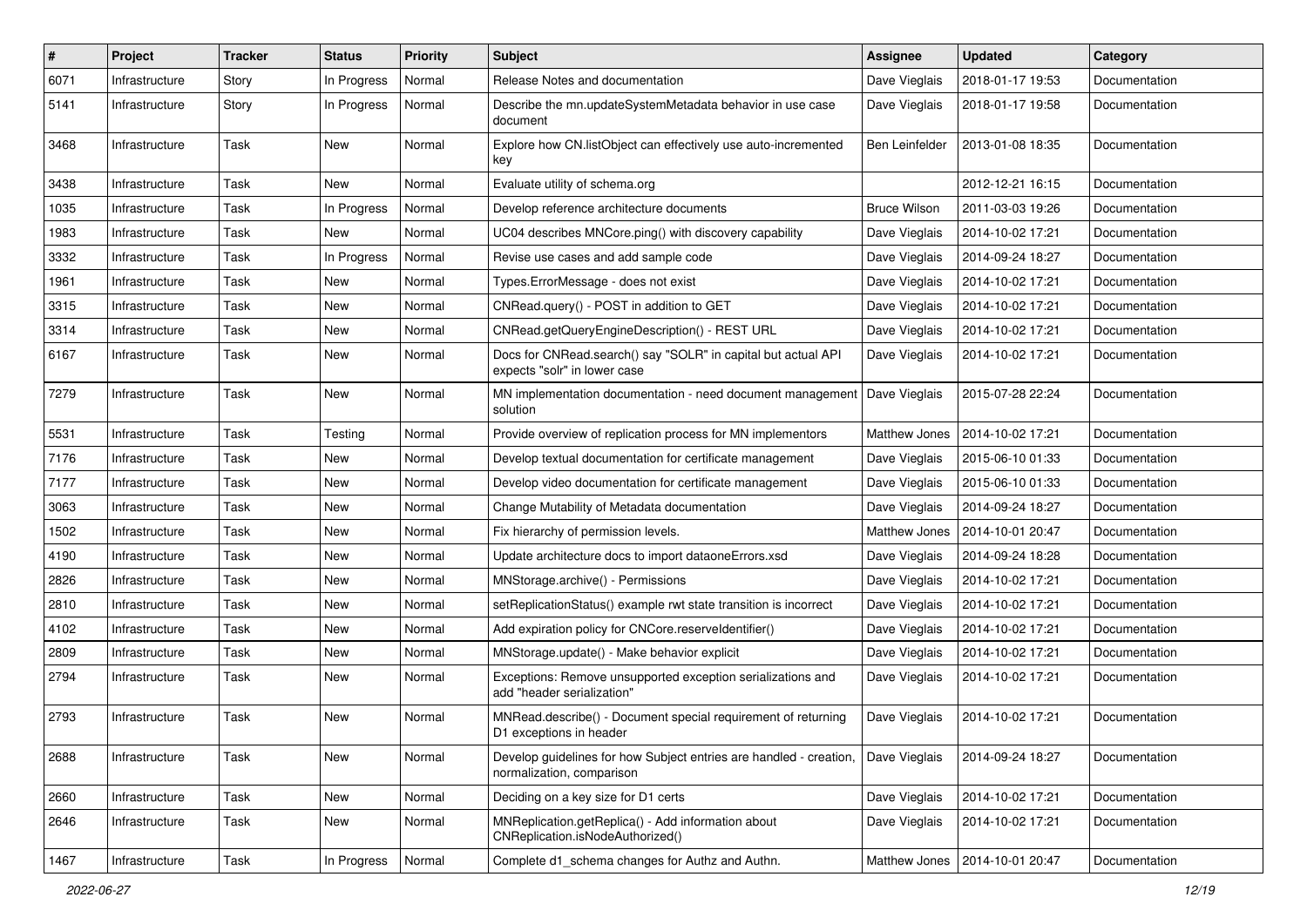| ∦    | Project        | Tracker    | <b>Status</b> | <b>Priority</b> | <b>Subject</b>                                                                                             | Assignee            | <b>Updated</b>   | Category                |
|------|----------------|------------|---------------|-----------------|------------------------------------------------------------------------------------------------------------|---------------------|------------------|-------------------------|
| 3901 | Infrastructure | Task       | New           | Normal          | Review Mozilla Persona as an alternative for identity management                                           | Dave Vieglais       | 2013-08-09 11:57 | Documentation           |
| 3881 | Infrastructure | Task       | New           | Normal          | 4.2.1.4 Definition of Verified User Lacking                                                                | Dave Vieglais       | 2014-09-24 18:27 | Documentation           |
| 1986 | Infrastructure | Task       | New           | Normal          | Update UC04 to use correct CN method for determining if a PID<br>exists                                    | Dave Vieglais       | 2014-10-02 17:21 | Documentation           |
| 2508 | Infrastructure | Task       | New           | Normal          | MNStorage.delete(), MNStorage.update() - Action must be denied<br>for replicas.                            | Dave Vieglais       | 2014-10-02 17:21 | Documentation           |
| 2475 | Infrastructure | Task       | New           | Normal          | CNReplication.setReplicationStatus() - How to represent null                                               | Dave Vieglais       | 2014-10-02 17:21 | Documentation           |
| 2466 | Infrastructure | Task       | New           | Normal          | Authentication - Remove references to Principal                                                            | Dave Vieglais       | 2014-10-02 17:21 | Documentation           |
| 3807 | Infrastructure | Task       | New           | Normal          | Add documentation for Types.QueryEngineDescription                                                         | Dave Vieglais       | 2014-10-02 17:21 | Documentation           |
| 2465 | Infrastructure | Task       | New           | Normal          | Authentication - Remove TODO about selecting format for<br>principal name                                  | Dave Vieglais       | 2014-10-02 17:21 | Documentation           |
| 2464 | Infrastructure | Task       | New           | Normal          | Authentication - no space after comma in subjects                                                          | Dave Vieglais       | 2014-10-02 17:21 | Documentation           |
| 3728 | Infrastructure | Task       | New           | Normal          | Update and augment architecture use cases to describe<br>processes for property changes on system metadata | Dave Vieglais       | 2014-09-24 18:27 | Documentation           |
| 2394 | Infrastructure | Task       | New           | Normal          | CNRead.search() - solr / SOLR                                                                              | Dave Vieglais       | 2014-10-02 17:21 | Documentation           |
| 2342 | Infrastructure | Task       | New           | Normal          | CNCore.reserveldentifier() - Update REST description                                                       | Dave Vieglais       | 2014-10-02 17:21 | Documentation           |
| 2286 | Infrastructure | Task       | New           | Low             | Change Exceptions. Invalid Token to Exceptions. Invalid Session                                            | Dave Vieglais       | 2014-10-02 17:21 | Documentation           |
| 2227 | Infrastructure | Task       | New           | Normal          | Specify valid mimetypes for responses                                                                      | Dave Vieglais       | 2014-10-02 17:21 | Documentation           |
| 2172 | Infrastructure | Task       | New           | Normal          | Types.DateTime: Example serialization without TZ designator                                                | Dave Vieglais       | 2014-10-02 17:21 | Documentation           |
| 3598 | Infrastructure | Task       | New           | Normal          | Node document subject description is a bit unclear                                                         | Dave Vieglais       | 2014-10-02 17:21 | Documentation           |
| 6624 | Infrastructure | Task       | New           | Normal          | link Node Identity arch. spec. to OperationDocs Node Reg page                                              |                     | 2014-11-21 20:29 | Documentation           |
| 2142 | Infrastructure | Task       | New           | Normal          | MNReplication.getReplica() - include PID in signature                                                      | Dave Vieglais       | 2014-10-02 17:21 | Documentation           |
| 2123 | Infrastructure | Task       | New           | Normal          | Description of serialVersion                                                                               | Dave Vieglais       | 2014-10-02 17:21 | Documentation           |
| 2083 | Infrastructure | Task       | New           | Normal          | Split the CN API into public and private sections                                                          | Dave Vieglais       | 2014-10-02 17:21 | Documentation           |
| 2054 | Infrastructure | Task       | New           | Normal          | CNReplication.setReplicationPolicy(),<br>updateReplicationMetadata()                                       | Dave Vieglais       | 2014-10-02 17:21 | Documentation           |
| 2051 | Infrastructure | Task       | New           | Normal          | Use subject instead of NodeRef                                                                             |                     | 2011-11-23 18:11 | Documentation           |
| 2540 | Infrastructure | Feature    | In Progress   | Normal          | add generateIdentifier() method to MNStorage API                                                           | Dave Vieglais       | 2014-10-02 17:54 | Documentation           |
| 6062 | Infrastructure | <b>Bug</b> | In Progress   | Normal          | Jenkins not cascading builds in trunk                                                                      | <b>Robert Waltz</b> | 2016-08-10 20:56 | Environment.Development |
| 6542 | Infrastructure | Bug        | New           | Normal          | Unable to add metadata document on mndemo8                                                                 |                     | 2014-10-30 16:30 | Environment.Development |
| 2411 | Infrastructure | <b>Bug</b> | In Progress   | Normal          | knb MNs and CNs allow self-signed certificates to connect                                                  | Chris Jones         | 2014-10-01 22:22 | Environment.Development |
| 6067 | Infrastructure | Decision   | New           | Normal          | Should we configure Dependency Analyzer Plugin in Jenkins?                                                 | <b>Robert Waltz</b> | 2014-08-22 03:58 | Environment.Development |
| 7605 | Infrastructure | Story      | New           | Normal          | MemberNodes not authorizing CN to harvest log records                                                      | Dave Vieglais       | 2018-01-17 19:33 | Environment.Production  |
| 7712 | Infrastructure | Story      | New           | Normal          | Sanparks fails during LogAggregation                                                                       | Laura Moyers        | 2016-04-06 16:43 | Environment.Production  |
| 7640 | Infrastructure | Story      | New           | Normal          | <b>ONEShare failing with ServiceFailure</b>                                                                | Laura Moyers        | 2016-02-12 16:39 | Environment.Production  |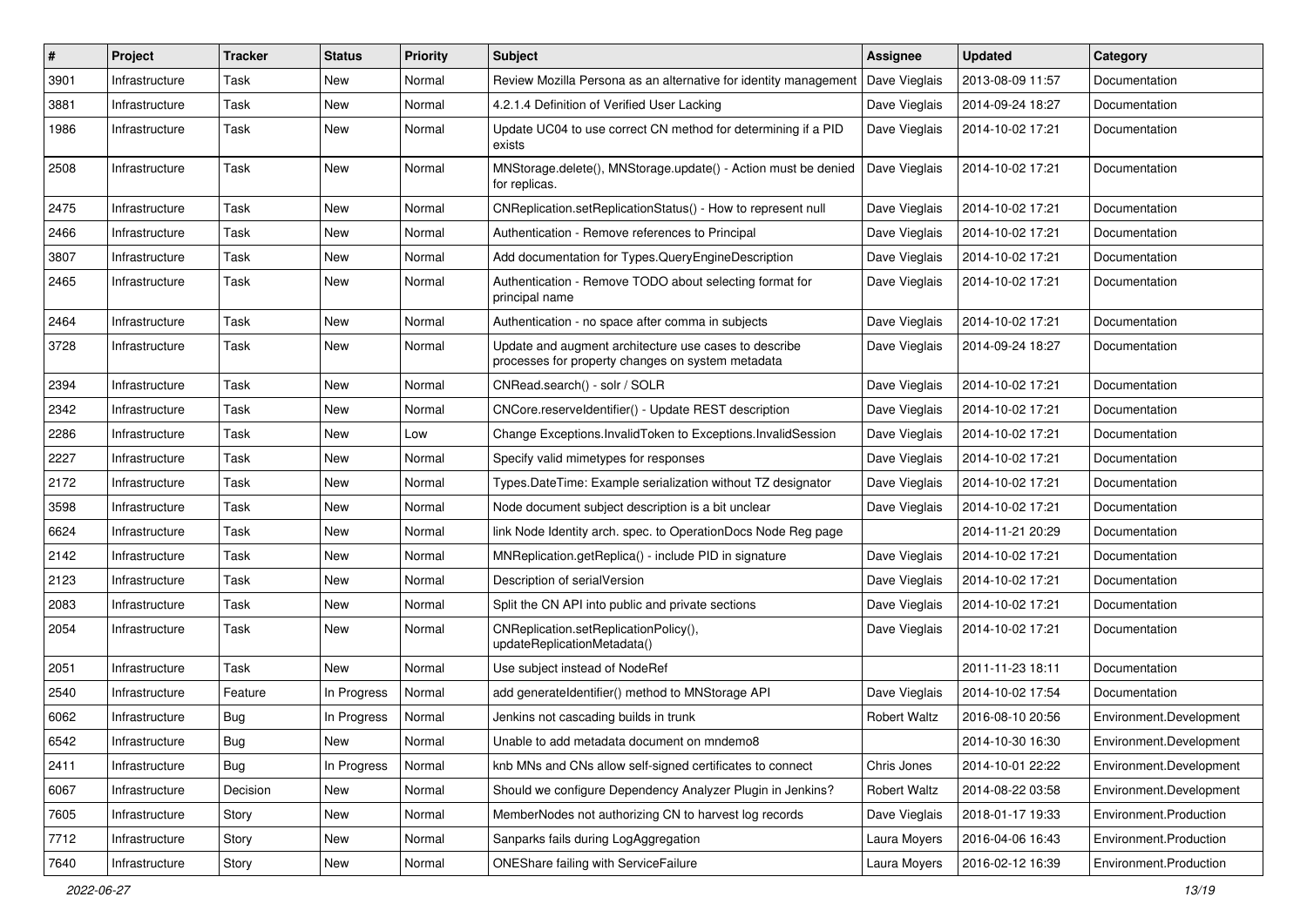| ∦    | Project        | <b>Tracker</b> | <b>Status</b> | <b>Priority</b> | Subject                                                                                                      | <b>Assignee</b>      | <b>Updated</b>   | Category               |
|------|----------------|----------------|---------------|-----------------|--------------------------------------------------------------------------------------------------------------|----------------------|------------------|------------------------|
| 7611 | Infrastructure | Story          | New           | Normal          | ORNLDAAC fails during log aggregation                                                                        | Laura Moyers         | 2016-01-26 16:39 | Environment.Production |
| 5498 | Infrastructure | Task           | New           | Normal          | Determine the cause of the Jun2014 cn-orc-1 out of memory issue                                              | Michael<br>Campfield | 2014-10-31 19:11 | Environment.Production |
| 5136 | Infrastructure | Task           | New           | Normal          | Change DNS seetings on all DataONE VMs                                                                       | Chris Jones          | 2014-05-08 03:16 | Environment.Production |
| 4719 | Infrastructure | Task           | In Progress   | Normal          | Replace CN client certificate                                                                                | Chris Jones          | 2014-09-24 18:14 | Environment.Production |
| 4716 | Infrastructure | Task           | In Progress   | Normal          | refresh client certificate for urn:node:DRYAD                                                                | Chris Jones          | 2014-09-24 18:14 | Environment.Production |
| 4714 | Infrastructure | Task           | In Progress   | Normal          | Refresh client certificate for MN urn:node:TFRI                                                              | Chris Jones          | 2014-09-24 18:14 | Environment.Production |
| 4200 | Infrastructure | Task           | New           | Normal          | Update replication.properties with metacat database password<br>after upgrade before starting process daemon | Chris Jones          | 2013-12-11 20:34 | Environment.Production |
| 3880 | Infrastructure | Task           | New           | Normal          | 4.2.1.3 CILogon Extension Not Documented                                                                     |                      | 2014-09-24 18:27 | Environment.Production |
| 3879 | Infrastructure | Task           | New           | Normal          | 4.2.1.2 Missing Policies and Expectations                                                                    |                      | 2014-09-24 18:27 | Environment.Production |
| 3864 | Infrastructure | Task           | In Progress   | Normal          | Release CCI 1.2.1 Features                                                                                   | Chris Jones          | 2013-09-12 20:04 | Environment.Production |
| 7612 | Infrastructure | Task           | In Progress   | Normal          | <b>Contact ORNLDAAC</b>                                                                                      | Laura Moyers         | 2016-02-11 18:02 | Environment.Production |
| 7641 | Infrastructure | Task           | New           | Normal          | contact ONEShare                                                                                             | Laura Moyers         | 2016-02-12 16:40 | Environment.Production |
| 7606 | Infrastructure | Task           | In Progress   | Normal          | NRDC does not trust the CN certificate for log harvesting                                                    | Laura Moyers         | 2016-04-06 16:14 | Environment.Production |
| 7607 | Infrastructure | Task           | New           | Normal          | LTER EUROPE refuses the production CN from harvesting log<br>records                                         | Laura Moyers         | 2016-06-09 16:34 | Environment.Production |
| 3625 | Infrastructure | Task           | New           | Normal          | Update existing SANParks doctype="metadata" objects to new<br>ESRI/FGDC objectFormatId                       | Ben Leinfelder       | 2013-02-27 23:44 | Environment.Production |
| 3612 | Infrastructure | Task           | New           | Normal          | CN SystemMetadata has incomplete obsoletedBy information                                                     | Ben Leinfelder       | 2013-03-08 17:43 | Environment.Production |
| 3610 | Infrastructure | Task           | In Progress   | Normal          | Include ESRI-specific FGDC metadata schema in object format<br>list                                          | Chris Jones          | 2013-07-03 00:23 | Environment.Production |
| 3512 | Infrastructure | Task           | New           | Normal          | Issue production client certificates for<br>mn-{ucsb orc unm}-2.dataone.org replica target nodes             | Dave Vieglais        | 2013-01-23 16:34 | Environment.Production |
| 6706 | Infrastructure | Task           | <b>New</b>    | Normal          | CN-SANDBOX initiated synchronization with mnTestLTER before<br>node was "approved"                           | Robert Waltz         | 2015-10-09 17:38 | Environment.Sandbox    |
| 4246 | Infrastructure | Task           | In Progress   | Normal          | Determine why cn-stage-ucsb-1 LDAP syncrepl is failing                                                       | Michael<br>Campfield | 2014-10-31 17:42 | Environment.Stage1     |
| 7666 | Infrastructure | Bug            | New           | Normal          | mnTestMPC repeating attempts to set replica status to FAILED                                                 | Laura Moyers         | 2016-02-25 21:44 | Environment.Stage1     |
| 6761 | Infrastructure | Task           | New           | Normal          | unregister extraneous nodes in STAGE-2                                                                       |                      | 2015-01-14 00:49 | Environment.Stage2     |
| 6883 | Infrastructure | Story          | New           | Normal          | support for ESRI Shapefile object format                                                                     |                      | 2018-01-17 19:40 | Format ID              |
| 6543 | Infrastructure | Story          | New           | Normal          | Support RIF-CS metadata standard                                                                             | Dave Vieglais        | 2018-01-17 19:46 | Format ID              |
| 6876 | Infrastructure | Task           | New           | Normal          | Support for ISO 19139 metadata standard                                                                      |                      | 2015-03-10 17:27 | Format ID              |
| 6877 | Infrastructure | Task           | New           | Normal          | Support for ISO 19115 metadata standard                                                                      |                      | 2015-03-10 18:08 | Format ID              |
| 2031 | Infrastructure | Task           | New           | Normal          | Document the structure and interconnections of VM host<br>hardware at UCSB                                   | Nick Outin           | 2014-09-24 18:29 | Hardware               |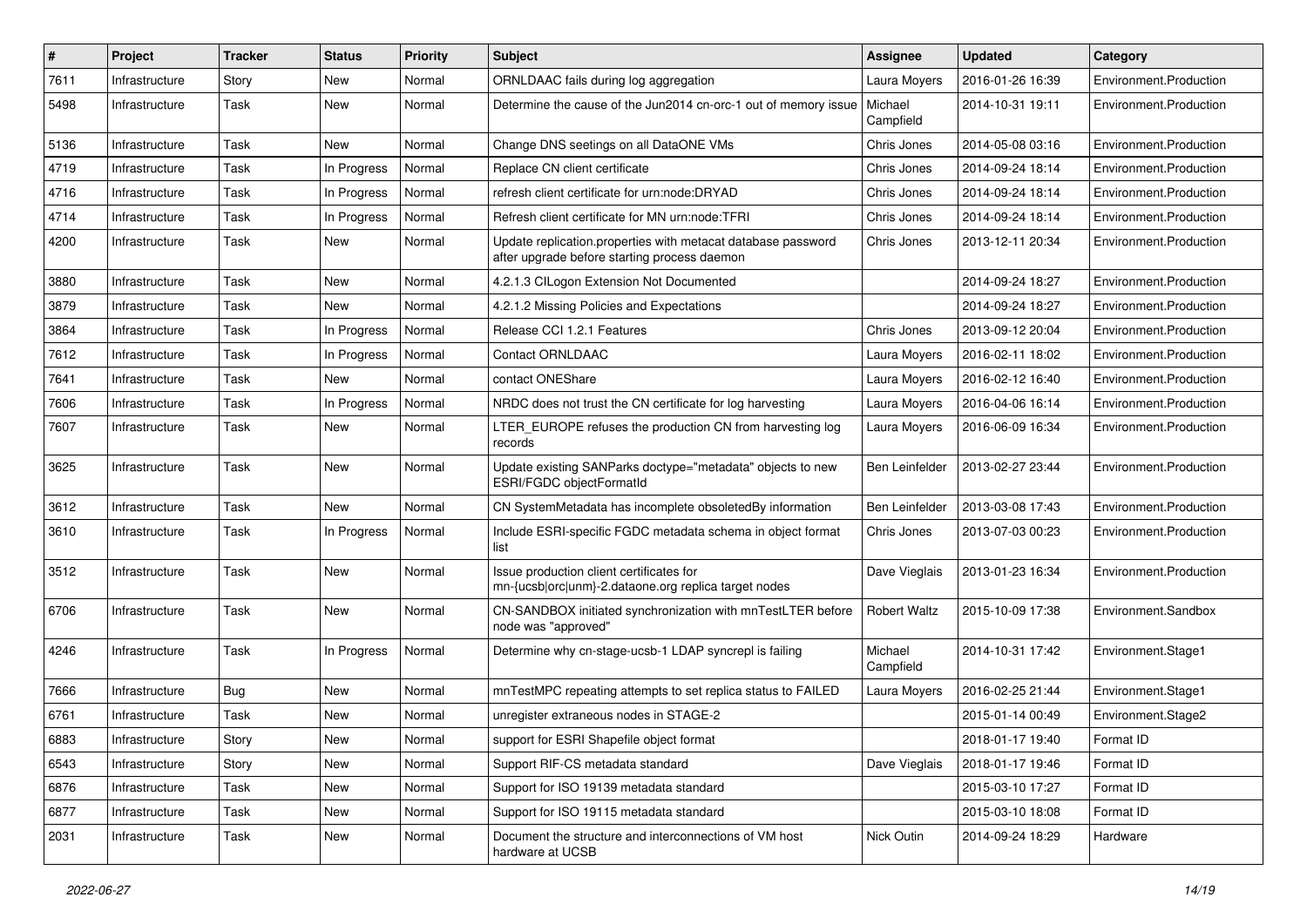| #    | Project        | Tracker    | <b>Status</b> | <b>Priority</b> | Subject                                                                                                   | <b>Assignee</b> | <b>Updated</b>   | Category   |
|------|----------------|------------|---------------|-----------------|-----------------------------------------------------------------------------------------------------------|-----------------|------------------|------------|
| 6367 | Infrastructure | Task       | New           | Normal          | Update drive firmware on P2-1 UCSB SAN Array                                                              | Nick Outin      | 2014-09-08 20:19 | Hardware   |
| 2030 | Infrastructure | Task       | New           | Normal          | Document the structure and interconnections of VM host<br>hardware at UNM                                 | Dave Vieglais   | 2014-09-24 18:29 | Hardware   |
| 5988 | Infrastructure | Task       | New           | Normal          | Determine cause of Idap "server not responding" errors between<br>prod CNs                                | Jing Tao        | 2014-07-22 23:18 | Hardware   |
| 2033 | Infrastructure | Task       | New           | Normal          | Document hardware / CN administrators and their contact info                                              | Dave Vieglais   | 2014-09-24 18:29 | Management |
| 2029 | Infrastructure | Task       | New           | Normal          | Document VM specifications for replication MNs                                                            | Dave Vieglais   | 2014-09-24 18:29 | Management |
| 2028 | Infrastructure | Task       | <b>New</b>    | Normal          | Document VM specifications for CNs                                                                        | Dave Vieglais   | 2014-09-24 18:29 | Management |
| 4192 | Infrastructure | Task       | In Progress   | Normal          | Notify MN implementations of the discrepancy in exception<br>definition                                   | Dave Vieglais   | 2014-09-24 18:28 | Management |
| 8734 | Infrastructure | Story      | New           | Normal          | Hazelcast shutdown tied to out of memory exception!                                                       | Rob Nahf        | 2018-10-18 16:55 | Metacat    |
| 3467 | Infrastructure | Task       | New           | Normal          | MN.listObject should use auto-incremented key                                                             | Ben Leinfelder  | 2013-01-08 18:31 | Metacat    |
| 3465 | Infrastructure | Task       | <b>New</b>    | Normal          | Improve Metacat listObject slicing                                                                        | Ben Leinfelder  | 2013-01-08 18:54 | Metacat    |
| 7466 | Infrastructure | Task       | In Progress   | Normal          | Some objects not accessible on the CN via REST API                                                        | Chris Jones     | 2015-11-05 16:11 | Metacat    |
| 3175 | Infrastructure | Task       | <b>New</b>    | Normal          | Include dataoneTypes.xsd in Metacat registered schemas                                                    | Chris Jones     | 2012-10-05 14:23 | Metacat    |
| 4210 | Infrastructure | Task       | Testing       | Immediate       | Metacat does not set serialVersion correctly in CNodeService<br>archive() or delete()                     | Chris Jones     | 2013-12-20 16:12 | Metacat    |
| 8224 | Infrastructure | Task       | <b>New</b>    | Normal          | metacat not promoting node token privs for solr                                                           | Jing Tao        | 2017-12-04 19:33 | Metacat    |
| 3626 | Infrastructure | Task       | New           | Normal          | Metacat should use correct object format for ESRI profile<br>metadata                                     | Ben Leinfelder  | 2013-02-27 23:56 | Metacat    |
| 3616 | Infrastructure | Task       | <b>New</b>    | Normal          | Enable ServiceMethodRestriction support in Metacat                                                        | Chris Jones     | 2013-02-27 16:28 | Metacat    |
| 8104 | Infrastructure | Task       | New           | Normal          | Upgrade postgresql jdbc jar file on Metacat                                                               | Jing Tao        | 2017-06-02 20:58 | Metacat    |
| 3419 | Infrastructure | Task       | In Progress   | Normal          | CNRead.describe() does not return Content-Length header                                                   | Chris Jones     | 2013-02-21 18:41 | Metacat    |
| 1225 | Infrastructure | Task       | New           | Normal          | Configure Hudson Metacat build                                                                            |                 | 2011-01-13 14:41 | Metacat    |
| 3357 | Infrastructure | Task       | New           | Normal          | Address ISet iterator bug that only iterates over a subset of the<br><b>ISet</b>                          | Ben Leinfelder  | 2012-12-12 16:54 | Metacat    |
| 3488 | Infrastructure | Task       | New           | Normal          | Create custom merge policy to support managing data/information<br>inconsistency                          | Chris Jones     | 2014-03-14 17:27 | Metacat    |
| 3246 | Infrastructure | Bug        | <b>New</b>    | Low             | Metacat returns 500 instead of 404 in some cases                                                          | Ben Leinfelder  | 2014-10-02 18:03 | Metacat    |
| 7919 | Infrastructure | Bug        | New           | High            | unloadable system metadata in CNs by Hazelcast                                                            |                 | 2016-11-01 19:30 | Metacat    |
| 7825 | Infrastructure | <b>Bug</b> | New           | Normal          | Hazelcast service stops working after a while                                                             | Jing Tao        | 2016-06-07 18:53 | Metacat    |
| 8379 | Infrastructure | <b>Bug</b> | New           | Normal          | remove or improve AuthLdap.getGroups logging statement                                                    | Jing Tao        | 2018-02-27 16:51 | Metacat    |
| 8380 | Infrastructure | <b>Bug</b> | New           | Normal          | MN update method doesn't check if the authoritativeMN is null on<br>the system metadata of the new object | Jing Tao        | 2018-03-02 21:53 | Metacat    |
| 3700 | Infrastructure | <b>Bug</b> | New           | Normal          | MNodeService.replicate will not request new object if existing on<br>MN                                   | Chris Jones     | 2015-01-06 19:43 | Metacat    |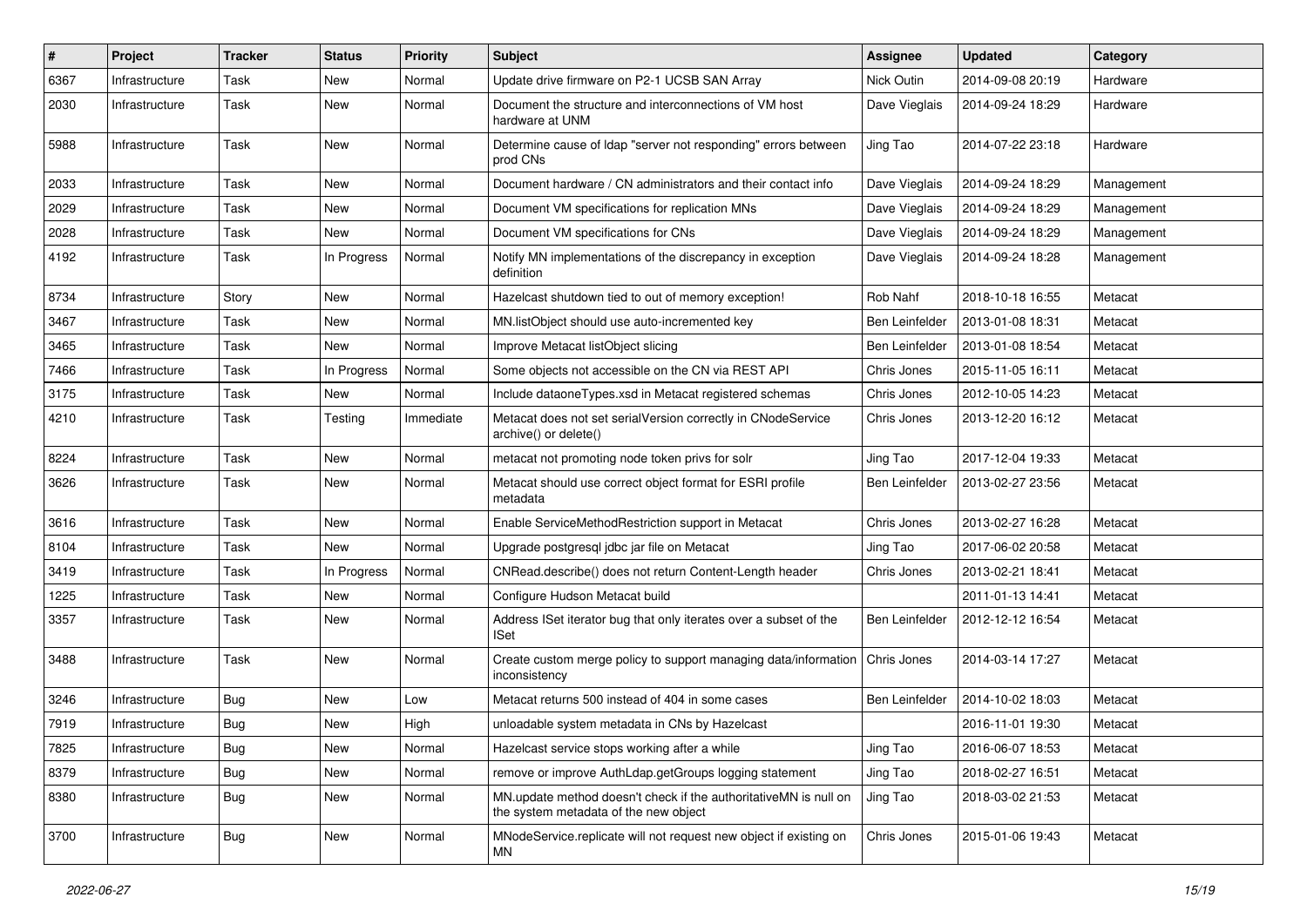| $\#$ | Project        | <b>Tracker</b> | <b>Status</b> | <b>Priority</b> | Subject                                                                                   | <b>Assignee</b>    | <b>Updated</b>   | Category            |
|------|----------------|----------------|---------------|-----------------|-------------------------------------------------------------------------------------------|--------------------|------------------|---------------------|
| 7876 | Infrastructure | Feature        | New           | Normal          | Create a new admin page for Metacat admins to register schemas                            | Jing Tao           | 2016-12-21 09:11 | Metacat             |
| 8184 | Infrastructure | Feature        | <b>New</b>    | Normal          | a feature indicates to restart tomcat when hazelcast client died                          | Jing Tao           | 2017-09-14 19:14 | Metacat             |
| 7754 | Search UI      | Story          | In Progress   | Normal          | Support for XSL transform of various metadata formats                                     | <b>Bryce Mecum</b> | 2018-05-17 14:18 | MetacatUI           |
| 7498 | Search UI      | Task           | In Progress   | Normal          | Search UI deployments need to be automated                                                | Chris Jones        | 2015-11-21 00:36 | MetacatUI           |
| 4051 | Infrastructure | Feature        | New           | Normal          | MN Stack supporting Fedora Commons                                                        |                    | 2014-10-02 21:39 | mn.Fedora           |
| 3067 | Infrastructure | Task           | New           | Normal          | Old DAAC PIDs to archive                                                                  | Dave Vieglais      | 2013-01-02 14:14 | mn.Mercury          |
| 2594 | Infrastructure | Task           | New           | Normal          | Prepare a Mercury MN overview for the workshop                                            | Giri Palanisamy    | 2012-04-09 22:59 | mn.Mercury          |
| 3596 | Infrastructure | Task           | New           | Normal          | Fix Merritt Repository resource map typing of triple objects                              | John Kunze         | 2013-02-19 02:27 | mn.Merritt          |
| 4052 | Infrastructure | Story          | In Progress   | Normal          | OPeNDAP MN Story                                                                          |                    | 2013-10-06 20:07 | mn.OPeNDAP          |
| 4053 | Infrastructure | Task           | In Progress   | Normal          | Architect OPeNDAP MN                                                                      | Dave Vieglais      | 2013-10-06 20:11 | mn.OPeNDAP          |
| 3591 | Infrastructure | Story          | In Progress   | Normal          | Content consistency checks for new member nodes                                           | Rob Nahf           | 2018-01-17 20:23 | MNWebChecker        |
| 6395 | Infrastructure | Story          | In Progress   | Normal          | Menber Node testers are stuck when the MNWebTester hangs /<br>crashes                     | Rob Nahf           | 2018-01-17 19:51 | MNWebChecker        |
| 6478 | Infrastructure | Task           | New           | Normal          | move mncheck VM to a different VMhost                                                     | Dave Vieglais      | 2014-10-01 20:34 | MNWebChecker        |
| 6398 | Infrastructure | Task           | <b>New</b>    | Normal          | update MNWebTest operations docs                                                          | Rob Nahf           | 2014-10-01 20:34 | MNWebChecker        |
| 6396 | Infrastructure | Task           | In Progress   | Normal          | embed jetty server in d1_integration to run WebTests locally                              | Rob Nahf           | 2014-10-01 20:34 | MNWebChecker        |
| 6397 | Infrastructure | Task           | New           | Normal          | test that it works from standalone .war                                                   | Rob Nahf           | 2014-10-01 20:34 | MNWebChecker        |
| 6399 | Infrastructure | Task           | New           | Normal          | set up release practice for the MNWebTester .war                                          | Rob Nahf           | 2014-10-01 20:34 | MNWebChecker        |
| 3924 | Infrastructure | Task           | New           | Normal          | Pids in ObjectList should be the same as pids in the<br>systemMetadata Map                | Rob Nahf           | 2014-10-01 22:04 | <b>MNWebChecker</b> |
| 3925 | Infrastructure | Task           | New           | Normal          | navigate through the ResourceMap confirm existence of identifiers   Rob Nahf<br>on the MN |                    | 2014-10-01 22:04 | MNWebChecker        |
| 3577 | Infrastructure | Task           | New           | Normal          | Confusing message about "Ignored Tests present".                                          | Rob Nahf           | 2013-02-14 22:36 | MNWebChecker        |
| 3082 | Infrastructure | Task           | New           | Normal          | Morpho should not rely on CN for any critical features                                    |                    | 2013-03-02 05:26 | Morpho              |
| 3076 | Infrastructure | Task           | New           | Normal          | Allow user to specify Morpho storage directory                                            |                    | 2013-03-02 05:29 | Morpho              |
| 6392 | Infrastructure | Decision       | New           | Normal          | CN getChecksum REST API design review                                                     | Dave Vieglais      | 2014-09-18 17:09 | Requirement         |
| 391  | Requirements   | Requirement    | New           | High            | (Requirement) Enable different classes of users commensurate<br>with their roles.         | Dave Vieglais      | 2010-09-06 20:51 | Requirement         |
| 390  | Requirements   | Requirement    | New           | High            | (Requirement) Consistent mechanism for identifying users                                  | Dave Vieglais      | 2010-09-06 20:50 | Requirement         |
| 820  | Requirements   | Requirement    | New           | High            | (Requirement) Common API for authentication and authorization<br>operations               | Dave Vieglais      | 2010-09-06 21:23 | Requirement         |
| 795  | Requirements   | Requirement    | New           | High            | (Requirement) System must support revocation of user<br>permissions                       | Dave Vieglais      | 2010-08-29 20:45 | Requirement         |
| 777  | Requirements   | Requirement    | New           | High            | (Requirement) Authorization rules should support common<br>permission levels              | Dave Vieglais      | 2010-09-06 20:49 | Requirement         |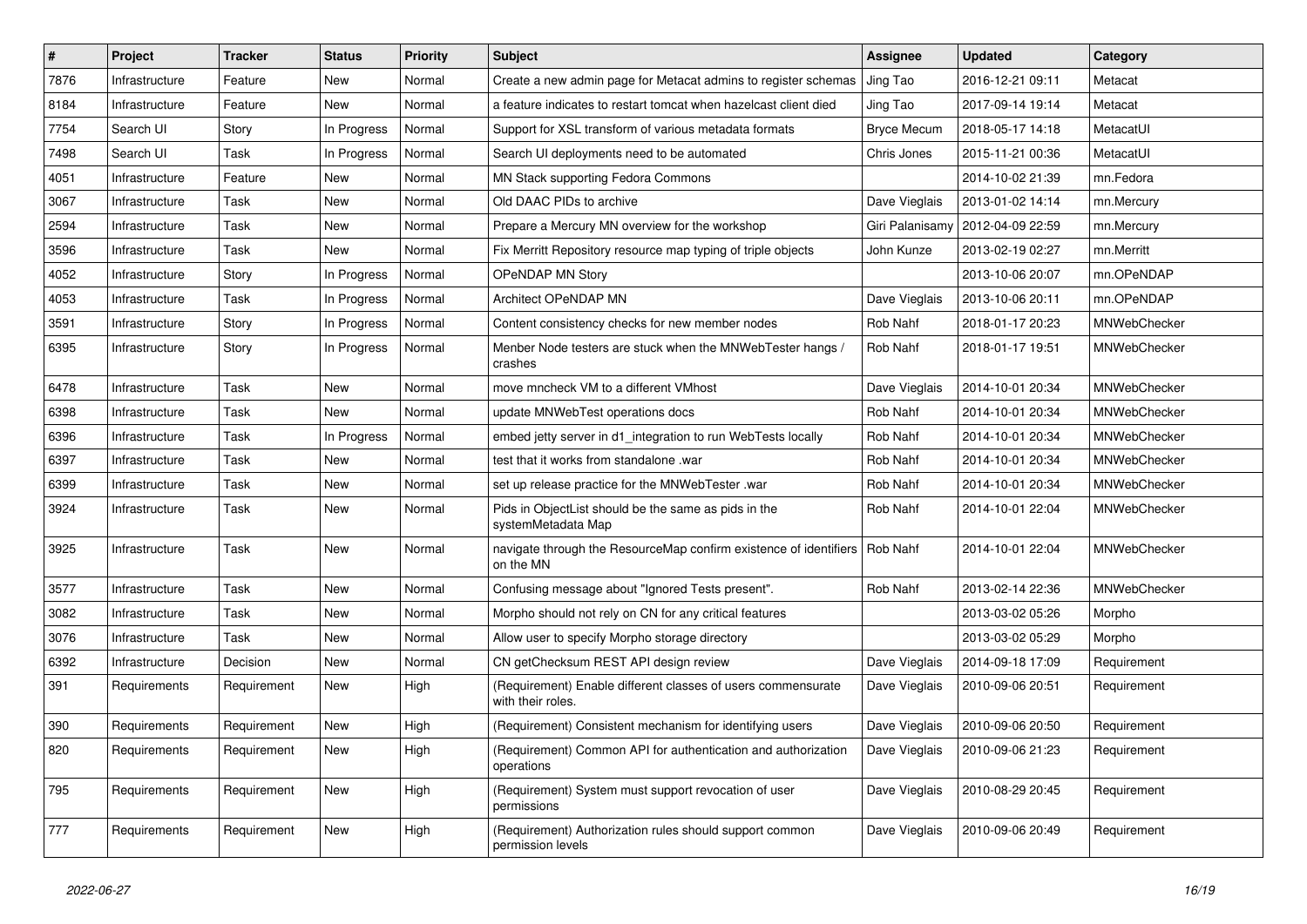| $\vert$ # | Project        | <b>Tracker</b> | <b>Status</b> | <b>Priority</b> | <b>Subject</b>                                                                                                                                             | Assignee      | <b>Updated</b>   | Category                  |
|-----------|----------------|----------------|---------------|-----------------|------------------------------------------------------------------------------------------------------------------------------------------------------------|---------------|------------------|---------------------------|
| 772       | Requirements   | Requirement    | New           | High            | (Requirement) Authentication services should be compatible with<br>existing infrastructure and applications                                                | Dave Vieglais | 2010-08-11 07:54 | Requirement               |
| 771       | Requirements   | Requirement    | New           | High            | (Requirement) User identities should have simple string<br>serializations that express both the user identity and namespace<br>from which it is drawn      | Dave Vieglais | 2010-09-06 03:12 | Requirement               |
| 770       | Requirements   | Requirement    | New           | High            | (Requirement) Authorization system should be able to express the<br>pseudo-principal concepts like 'public'                                                | Dave Vieglais | 2010-08-11 00:41 | Requirement               |
| 769       | Requirements   | Requirement    | <b>New</b>    | High            | (Requirement) Authorization should support critical roles, such as<br>curators and system administrators                                                   | Dave Vieglais | 2010-09-06 03:02 | Requirement               |
| 768       | Requirements   | Requirement    | New           | High            | (Requirement) Need default authz policies that resolve problems<br>associated with inaccessible principals                                                 | Dave Vieglais | 2010-08-11 00:34 | Requirement               |
| 767       | Requirements   | Requirement    | New           | High            | (Requirement) Users need to be able to express embargo rules<br>for data                                                                                   | Dave Vieglais | 2010-08-11 00:16 | Requirement               |
| 766       | Requirements   | Requirement    | New           | High            | (Requirement) Users should be able to easily assign proxy<br>privileges to other users and to systems acting on their behalf for<br>limited time durations | Dave Vieglais | 2010-08-11 00:11 | Requirement               |
| 765       | Requirements   | Requirement    | New           | High            | (Requirement) Tools can access an API for authn and authz                                                                                                  | Dave Vieglais | 2010-09-06 20:30 | Requirement               |
| 764       | Requirements   | Requirement    | New           | High            | (Requirement) Authentication and access control should be<br>consistently available                                                                        | Dave Vieglais | 2010-09-06 20:32 | Requirement               |
| 763       | Requirements   | Requirement    | <b>New</b>    | High            | (Requirement) Authentication and authorization services are<br>geographically replicated                                                                   | Dave Vieglais | 2010-09-06 20:52 | Requirement               |
| 393       | Requirements   | Requirement    | New           | High            | (Requirement) Access control rule evaluation must be highly<br>scalable and responsive.                                                                    | Dave Vieglais | 2010-09-06 20:27 | Requirement               |
| 762       | Requirements   | Requirement    | New           | High            | (Requirement) User identities can be derived from existing<br>institutional directory services                                                             | Dave Vieglais | 2010-09-06 03:01 | Requirement               |
| 392       | Requirements   | Requirement    | <b>New</b>    | High            | (Requirement) Identity and access control should be interoperable<br>across datanets                                                                       | Dave Vieglais | 2010-09-06 20:31 | Requirement               |
| 761       | Requirements   | Requirement    | New           | High            | (Requirement) Users can specify authorization rules for data<br>objects, science metadata objects, and process artifacts<br>separately                     | Dave Vieglais | 2010-09-06 03:06 | Requirement               |
| 8367      | Infrastructure | Story          | New           | Normal          | Duplicate jenkins jobs from UNM to UCSB                                                                                                                    | Dave Vieglais | 2019-01-22 19:25 | <b>Support Operations</b> |
| 8366      | Infrastructure | Story          | New           | Normal          | Migrate jenkins continuous integration from UNM to UCSB                                                                                                    | Dave Vieglais | 2019-01-22 19:26 | <b>Support Operations</b> |
| 7183      | Infrastructure | Story          | New           | Normal          | Update wild card server certificate on all test.dataone.org systems                                                                                        | Dave Vieglais | 2015-06-15 15:10 | <b>Support Operations</b> |
| 8368      | Infrastructure | Story          | New           | Normal          | Update backup strategy for jenkins job configurations to<br>subversion                                                                                     | Dave Vieglais | 2019-01-22 19:25 | <b>Support Operations</b> |
| 2944      | Infrastructure | Story          | New           | Normal          | Design and implement a MN kill switch mechanism                                                                                                            | Dave Vieglais | 2018-01-17 20:30 | <b>Support Operations</b> |
| 2018      | Infrastructure | Task           | New           | Normal          | document DataONE CA operations procedures                                                                                                                  | Matthew Jones | 2012-04-23 17:53 | <b>Support Operations</b> |
| 6394      | Infrastructure | Task           | New           | Normal          | Resolve SSL certificate connection errors for UNM Epscor Tier 4<br>MN in development                                                                       | Chris Jones   | 2014-09-18 18:39 | <b>Support Operations</b> |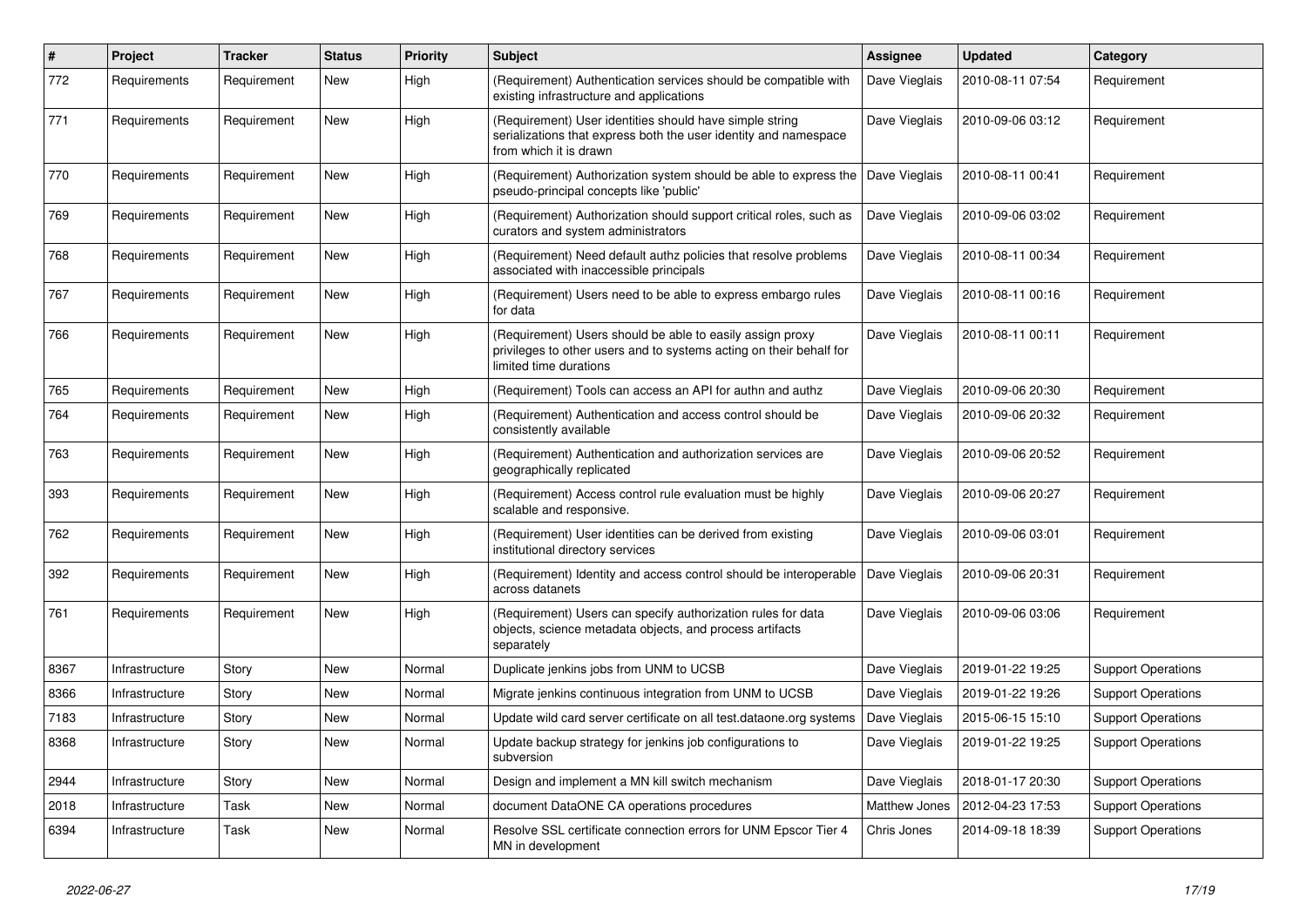| #    | Project        | <b>Tracker</b> | <b>Status</b> | <b>Priority</b> | <b>Subject</b>                                                                                                     | Assignee            | <b>Updated</b>   | Category                  |
|------|----------------|----------------|---------------|-----------------|--------------------------------------------------------------------------------------------------------------------|---------------------|------------------|---------------------------|
| 3333 | Infrastructure | Task           | New           | Low             | Generalize mk_* scripts for host name                                                                              | Dave Vieglais       | 2012-10-11 18:50 | <b>Support Operations</b> |
| 3308 | Infrastructure | Task           | New           | Normal          | Document the process for removing content contributed from a<br>specific member node and/or the entire member node | Dave Vieglais       | 2014-03-14 18:29 | <b>Support Operations</b> |
| 1671 | Infrastructure | Task           | New           | Normal          | Need folder for DUG, accessible by DUG members                                                                     | Matthew Jones       | 2011-07-12 12:09 | <b>Support Operations</b> |
| 7184 | Infrastructure | Task           | New           | Normal          | Create an Ansible script that can replace a server certificate                                                     | Nick Outin          | 2015-06-15 15:10 | <b>Support Operations</b> |
| 2685 | Infrastructure | Task           | New           | Normal          | Where's the WIFFM on the DataONE web site for the researcher<br>user?                                              |                     | 2012-05-01 15:31 | <b>Support Operations</b> |
| 3905 | Infrastructure | Task           | In Progress   | Normal          | Sort out shell logins for splunk system                                                                            | <b>Bruce Wilson</b> | 2013-08-23 13:27 | <b>Support Operations</b> |
| 3811 | Infrastructure | Task           | New           | Normal          | Document the "non-standard" certificates being used for<br>accessing content in DataONE and it's member nodes      | Rob Nahf            | 2014-09-24 18:27 | <b>Support Operations</b> |
| 3810 | Infrastructure | Task           | New           | Normal          | Identify and setup location for user oriented operational docs                                                     | Dave Vieglais       | 2014-09-24 18:27 | <b>Support Operations</b> |
| 2344 | Infrastructure | Task           | New           | Normal          | Add category for Ben's style sheets in Redmine                                                                     | Dave Vieglais       | 2012-02-15 17:45 | <b>Support Operations</b> |
| 3510 | Infrastructure | Task           | New           | Normal          | Issue certificates from D1TestIntCA for sandbox environment<br>nodes, and revoke certificates signed by D1TestCA   | Chris Jones         | 2014-09-24 18:25 | <b>Support Operations</b> |
| 3511 | Infrastructure | Task           | New           | Normal          | Issue certificates from D1TestIntCA for stage environment nodes,<br>and revoke certificates signed by D1TestCA     | Chris Jones         | 2014-09-24 18:25 | <b>Support Operations</b> |
| 3509 | Infrastructure | Task           | New           | Normal          | Issue certificates from D1TestIntCA for dev environment nodes,<br>and revoke certificates signed by D1TestCA       | Chris Jones         | 2014-09-24 18:25 | <b>Support Operations</b> |
| 6791 | Infrastructure | Bug            | New           | Normal          | Building d1_log_aggregation doesn't trigger downstream builds                                                      |                     | 2015-01-31 00:32 | <b>Support Operations</b> |
| 3492 | Infrastructure | <b>Bug</b>     | In Progress   | Urgent          | Invalid PIDs in production (whitespace)                                                                            | Jing Tao            | 2017-04-27 15:31 | <b>Support Operations</b> |
| 8749 | CN REST        | Story          | New           | Normal          | Fix log aggregation events from the CN without associated CN IPs                                                   | Dave Vieglais       | 2019-05-01 22:25 |                           |
| 6759 | DataONE API    | Story          | New           | Normal          | ObjectFormat Management                                                                                            | Dave Vieglais       | 2015-01-19 23:17 |                           |
| 1644 | DataONE API    | Story          | New           | Normal          | Develop an object format creation policy                                                                           |                     | 2018-01-17 20:46 |                           |
| 8782 | Infrastructure | Story          | New           | Normal          | Upgrade OS to Ubuntu 18.04 on CNs                                                                                  | Jing Tao            | 2019-03-22 18:12 |                           |
| 8849 | Infrastructure | Story          | New           | Normal          | During sync, the CN does not detect error returned from<br>getChecksum()                                           | Jing Tao            | 2019-11-06 22:07 |                           |
| 8853 | Infrastructure | Story          | New           | Normal          | Make cn.resolve smarter                                                                                            |                     | 2019-11-15 16:50 |                           |
| 8823 | Infrastructure | Story          | New           | High            | Recent Apache and OpenSSL combinations break connectivity on<br>Ubuntu 18.04                                       | Dave Vieglais       | 2019-06-19 02:43 |                           |
| 8796 | Infrastructure | Story          | New           | Normal          | Various issues with service access after upgrade to 18.04                                                          | Jing Tao            | 2019-05-21 12:38 |                           |
| 8862 | Infrastructure | Story          | New           | Normal          | Deploy a new dataone-cn-rest release                                                                               | Jing Tao            | 2020-04-23 16:24 |                           |
| 8762 | Infrastructure | Story          | New           | Normal          | Add new formats to CN                                                                                              |                     | 2019-02-07 20:03 |                           |
| 8848 | Infrastructure | Story          | New           | Normal          | A minor difference of annotation index between CN and MN                                                           |                     | 2019-11-01 21:37 |                           |
| 8842 | Infrastructure | Story          | New           | Normal          | Some exceptions in Metacat                                                                                         |                     | 2019-09-19 17:53 |                           |
| 7882 | Infrastructure | Story          | In Progress   | Normal          | Tune CN logfile management                                                                                         | Dave Vieglais       | 2018-01-17 19:03 |                           |
| 7859 | Infrastructure | Story          | New           | Normal          | Add formatID for the STL 3d model file format                                                                      | Dave Vieglais       | 2018-01-17 19:04 |                           |